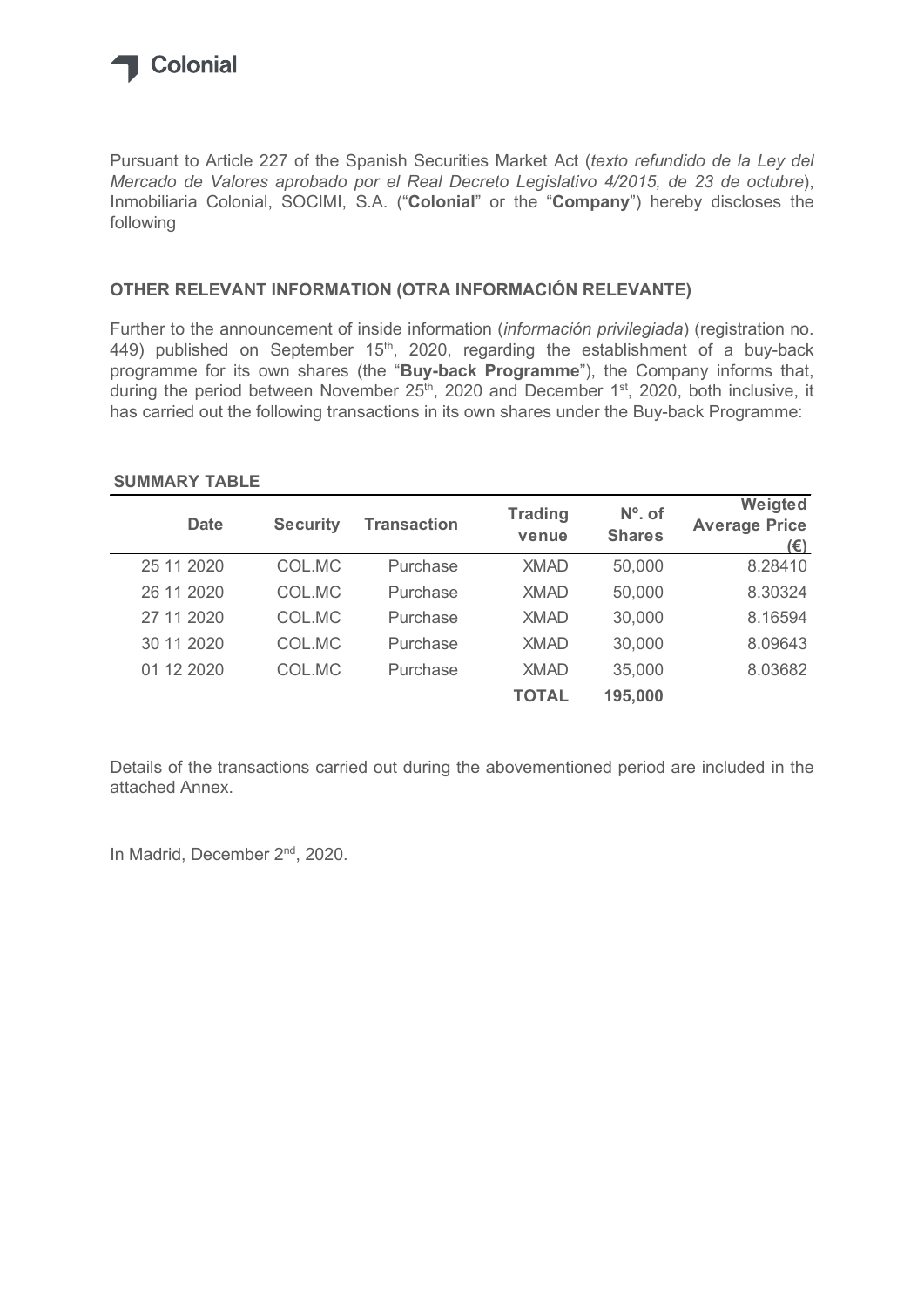### ANNEX

| Date<br>25 11 2020<br>25 11 2020<br>25 11 2020 | <b>Security</b>  |                      |                            |                                   |                    |                                              |
|------------------------------------------------|------------------|----------------------|----------------------------|-----------------------------------|--------------------|----------------------------------------------|
|                                                |                  | <b>Transaction</b>   | <b>Trading</b><br>venue    | $N^{\circ}$ . of<br><b>Shares</b> | Price $(\epsilon)$ | Intermediary                                 |
|                                                | COL.MC           | Purchase             | <b>XMAD</b>                | 1,064                             | 8.455              | Banco Sabadell, S.A.                         |
|                                                | COL.MC           | Purchase             | XMAD                       | 120                               | 8.4                | Banco Sabadell, S.A.                         |
|                                                | COL.MC           | Purchase             | <b>XMAD</b>                | 168                               | 8.4                | Banco Sabadell, S.A.                         |
| 25 11 2020                                     | COL.MC           | Purchase             | <b>XMAD</b>                | 791                               | 8.4                | Banco Sabadell, S.A.                         |
| 25 11 2020                                     | COL.MC           | Purchase             | XMAD                       | 1,025                             | 8.425              | Banco Sabadell, S.A.                         |
| 25 11 2020                                     | COL.MC           | Purchase             | XMAD                       | 1,043                             | 8.315              | Banco Sabadell, S.A.                         |
| 25 11 2020                                     | COL.MC           | Purchase             | XMAD                       | 677                               | 8.255              | Banco Sabadell, S.A.                         |
| 25 11 2020                                     | COL.MC           | Purchase             | <b>XMAD</b>                | 361                               | 8.255              | Banco Sabadell, S.A.                         |
| 25 11 2020                                     | COL.MC           | Purchase             | <b>XMAD</b><br><b>XMAD</b> | 1,600                             | 8.26               | Banco Sabadell, S.A.                         |
| 25 11 2020<br>25 11 2020                       | COL.MC<br>COL.MC | Purchase<br>Purchase | XMAD                       | 900<br>700                        | 8.26<br>8.26       | Banco Sabadell, S.A.<br>Banco Sabadell, S.A. |
| 25 11 2020                                     | COL.MC           | Purchase             | XMAD                       | 340                               | 8.26               | Banco Sabadell, S.A.                         |
| 25 11 2020                                     | COL.MC           | Purchase             | <b>XMAD</b>                | 802                               | 8.225              | Banco Sabadell, S.A.                         |
| 25 11 2020                                     | COL.MC           | Purchase             | XMAD                       | 800                               | 8.225              | Banco Sabadell, S.A.                         |
| 25 11 2020                                     | COL.MC           | Purchase             | <b>XMAD</b>                | 800                               | 8.225              | Banco Sabadell, S.A.                         |
| 25 11 2020                                     | COL.MC           | Purchase             | <b>XMAD</b>                | 98                                | 8.225              | Banco Sabadell, S.A.                         |
| 25 11 2020                                     | COL.MC           | Purchase             | <b>XMAD</b>                | 546                               | 8.235              | Banco Sabadell, S.A.                         |
| 25 11 2020                                     | COL.MC           | Purchase             | XMAD                       | 582                               | 8.235              | Banco Sabadell, S.A.                         |
| 25 11 2020                                     | COL.MC           | Purchase             | <b>XMAD</b>                | 1,018                             | 8.235              | Banco Sabadell, S.A.                         |
| 25 11 2020                                     | COL.MC           | Purchase             | <b>XMAD</b>                | 139                               | 8.275              | Banco Sabadell, S.A.                         |
| 25 11 2020                                     | COL.MC           | Purchase             | <b>XMAD</b>                | 800                               | 8.275              | Banco Sabadell, S.A.                         |
| 25 11 2020                                     | COL.MC           | Purchase             | <b>XMAD</b>                | 148                               | 8.275              | Banco Sabadell, S.A.                         |
| 25 11 2020                                     | COL.MC           | Purchase             | <b>XMAD</b>                | 800                               | 8.255              | Banco Sabadell, S.A.                         |
| 25 11 2020                                     | COL.MC           | Purchase             | <b>XMAD</b>                | 279                               | 8.255              | Banco Sabadell, S.A.                         |
| 25 11 2020                                     | COL.MC           | Purchase             | <b>XMAD</b>                | 800                               | 8.245              | Banco Sabadell, S.A.                         |
| 25 11 2020                                     | COL.MC           | Purchase             | <b>XMAD</b>                | 239                               | 8.245              | Banco Sabadell, S.A.                         |
| 25 11 2020                                     | COL.MC           | Purchase             | XMAD                       | 1,600                             | 8.29               | Banco Sabadell, S.A.                         |
| 25 11 2020                                     | COL.MC           | Purchase             | <b>XMAD</b>                | 444                               | 8.29               | Banco Sabadell, S.A.                         |
| 25 11 2020                                     | COL.MC           | Purchase             | <b>XMAD</b>                | 1,064                             | 8.29               | Banco Sabadell, S.A.                         |
| 25 11 2020                                     | COL.MC           | Purchase             | <b>XMAD</b>                | 704                               | 8.29               | Banco Sabadell, S.A.                         |
| 25 11 2020                                     | COL.MC           | Purchase             | <b>XMAD</b>                | 325                               | 8.3                | Banco Sabadell, S.A.                         |
| 25 11 2020                                     | COL.MC           | Purchase             | <b>XMAD</b>                | 621                               | 8.285              | Banco Sabadell, S.A.                         |
| 25 11 2020                                     | COL.MC           | Purchase             | <b>XMAD</b>                | 388                               | 8.285              | Banco Sabadell, S.A.                         |
| 25 11 2020                                     | COL.MC           | Purchase             | <b>XMAD</b>                | 800                               | 8.285              | Banco Sabadell, S.A.                         |
| 25 11 2020                                     | COL.MC           | Purchase             | <b>XMAD</b>                | 204                               | 8.285              | Banco Sabadell, S.A.                         |
| 25 11 2020                                     | COL.MC           | Purchase             | <b>XMAD</b>                | 600                               | 8.275              | Banco Sabadell, S.A.                         |
| 25 11 2020                                     | COL.MC           | Purchase             | <b>XMAD</b>                | 404                               | 8.275              | Banco Sabadell, S.A.                         |
| 25 11 2020                                     | COL.MC           | Purchase             | <b>XMAD</b>                | 800                               | 8.29               | Banco Sabadell, S.A.                         |
| 25 11 2020                                     | COL.MC           | Purchase             | <b>XMAD</b>                | 291                               | 8.29               | Banco Sabadell, S.A.                         |
| 25 11 2020                                     | COL.MC           | Purchase             | <b>XMAD</b>                | 1,090                             | 8.3                | Banco Sabadell, S.A.                         |
| 25 11 2020                                     | COL.MC           | Purchase             | <b>XMAD</b>                | 1,051                             | 8.295              | Banco Sabadell, S.A.                         |
| 25 11 2020                                     | COL.MC           | Purchase             | <b>XMAD</b>                | 732                               | 8.285              | Banco Sabadell, S.A.                         |
| 25 11 2020                                     | COL.MC           | Purchase             | <b>XMAD</b>                | 310                               | 8.285              | Banco Sabadell, S.A.                         |
| 25 11 2020                                     | COL.MC           | Purchase             | <b>XMAD</b>                | 100                               | 8.3                | Banco Sabadell, S.A.                         |
| 25 11 2020                                     | COL.MC           | Purchase             | <b>XMAD</b>                | 1,075                             | 8.335              | Banco Sabadell, S.A.                         |
| 25 11 2020                                     | COL.MC           | Purchase             | <b>XMAD</b>                | 245                               | 8.3                | Banco Sabadell, S.A.                         |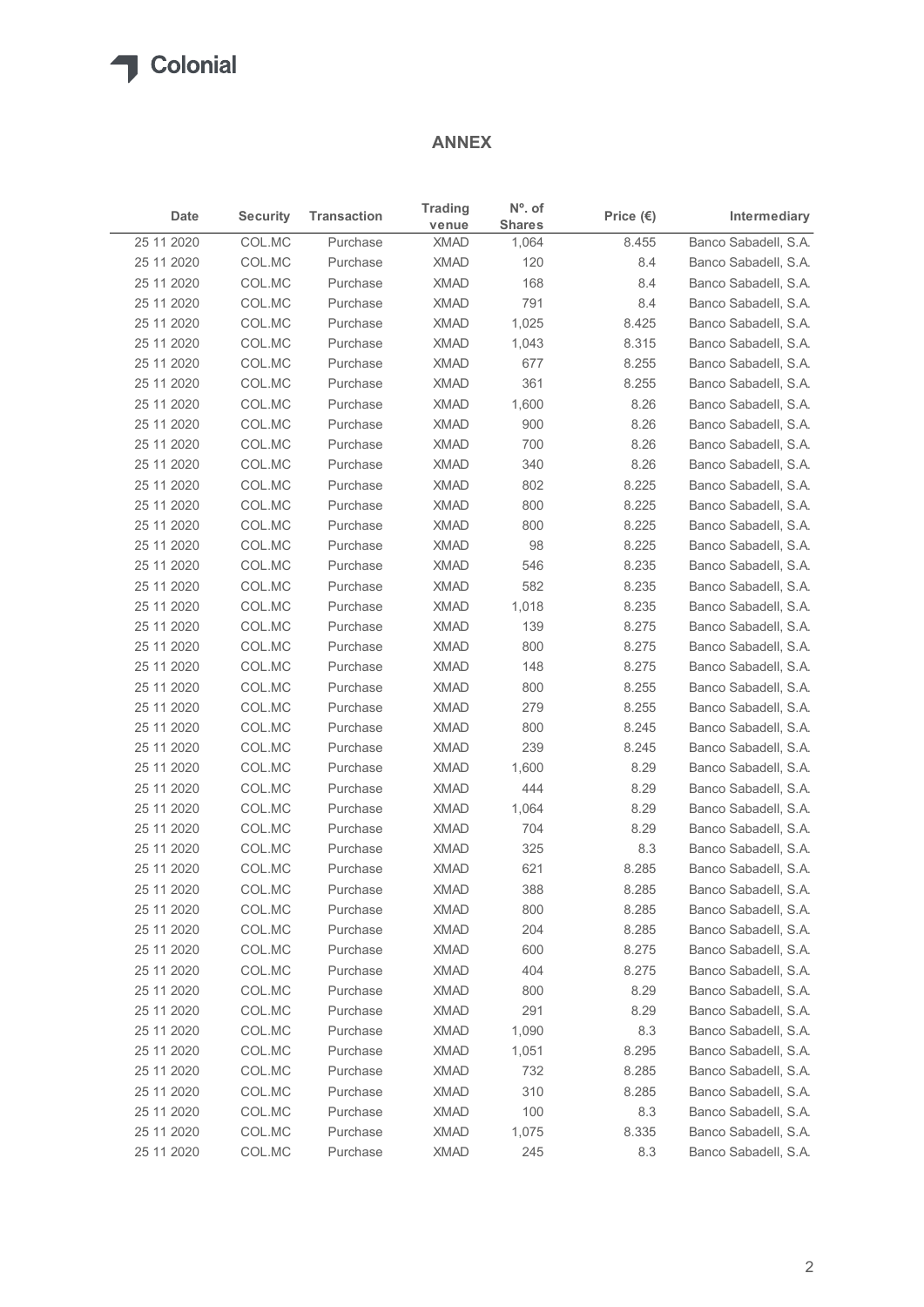| Date                     | <b>Security</b>  | <b>Transaction</b>   | <b>Trading</b>             | $N^{\circ}$ . of     | Price $(\epsilon)$ | Intermediary                                 |
|--------------------------|------------------|----------------------|----------------------------|----------------------|--------------------|----------------------------------------------|
| 25 11 2020               | COL.MC           | Purchase             | venue<br><b>XMAD</b>       | <b>Shares</b><br>150 | 8.3                | Banco Sabadell, S.A.                         |
| 25 11 2020               | COL.MC           | Purchase             | <b>XMAD</b>                | 508                  | 8.3                | Banco Sabadell, S.A.                         |
| 25 11 2020               | COL.MC           | Purchase             | <b>XMAD</b>                | 337                  | 8.29               | Banco Sabadell, S.A.                         |
| 25 11 2020               | COL.MC           | Purchase             | <b>XMAD</b>                | 2,163                | 8.29               | Banco Sabadell, S.A.                         |
| 25 11 2020               | COL.MC           | Purchase             | <b>XMAD</b>                | 1,021                | 8.27               | Banco Sabadell, S.A.                         |
| 25 11 2020               | COL.MC           | Purchase             | <b>XMAD</b>                | 112                  | 8.275              | Banco Sabadell, S.A.                         |
| 25 11 2020<br>25 11 2020 | COL.MC<br>COL.MC | Purchase<br>Purchase | XMAD<br><b>XMAD</b>        | 2,388<br>683         | 8.275<br>8.26      | Banco Sabadell, S.A.<br>Banco Sabadell, S.A. |
| 25 11 2020               | COL.MC           | Purchase             | <b>XMAD</b>                | 1,092                | 8.28               | Banco Sabadell, S.A.                         |
| 25 11 2020               | COL.MC           | Purchase             | XMAD                       | 370                  | 8.28               | Banco Sabadell, S.A.                         |
| 25 11 2020               | COL.MC           | Purchase             | <b>XMAD</b>                | 800                  | 8.28               | Banco Sabadell, S.A.                         |
| 25 11 2020               | COL.MC           | Purchase             | <b>XMAD</b>                | 800                  | 8.28               | Banco Sabadell, S.A.                         |
| 25 11 2020               | COL.MC           | Purchase             | <b>XMAD</b>                | 438                  | 8.28               | Banco Sabadell, S.A.                         |
| 25 11 2020<br>25 11 2020 | COL.MC<br>COL.MC | Purchase<br>Purchase | XMAD<br><b>XMAD</b>        | 922<br>1,765         | 8.27<br>8.27       | Banco Sabadell, S.A.<br>Banco Sabadell, S.A. |
| 25 11 2020               | COL.MC           | Purchase             | <b>XMAD</b>                | 362                  | 8.26               | Banco Sabadell, S.A.                         |
| 25 11 2020               | COL.MC           | Purchase             | <b>XMAD</b>                | 204                  | 8.26               | Banco Sabadell, S.A.                         |
| 25 11 2020               | COL.MC           | Purchase             | XMAD                       | 6                    | 8.275              | Banco Sabadell, S.A.                         |
| 25 11 2020               | COL.MC           | Purchase             | XMAD                       | 2,302                | 8.275              | Banco Sabadell, S.A.                         |
| 25 11 2020               | COL.MC           | Purchase             | <b>XMAD</b>                | 539                  | 8.275              | Banco Sabadell, S.A.                         |
| 25 11 2020               | COL.MC           | Purchase             | <b>XMAD</b>                | $\overline{1}$       | 8.275              | Banco Sabadell, S.A.                         |
| 25 11 2020               | COL.MC           | Purchase             | XMAD                       | $\mathbf{1}$         | 8.275              | Banco Sabadell, S.A.                         |
| 25 11 2020<br>25 11 2020 | COL.MC<br>COL.MC | Purchase<br>Purchase | XMAD<br>XMAD               | 1,030<br>45          | 8.275<br>8.275     | Banco Sabadell, S.A.<br>Banco Sabadell, S.A. |
| 25 11 2020               | COL.MC           | Purchase             | <b>XMAD</b>                | 972                  | 8.275              | Banco Sabadell, S.A.                         |
| 25 11 2020               | COL.MC           | Purchase             | <b>XMAD</b>                | 1,003                | 8.275              | Banco Sabadell, S.A.                         |
| 25 11 2020               | COL.MC           | Purchase             | <b>XMAD</b>                | 477                  | 8.28               | Banco Sabadell, S.A.                         |
| 25 11 2020               | COL.MC           | Purchase             | <b>XMAD</b>                | 21                   | 8.28               | Banco Sabadell, S.A.                         |
| 26 11 2020               | COL.MC           | Purchase             | XMAD                       | 403                  | 8.28               | Banco Sabadell, S.A.                         |
| 26 11 2020               | COL.MC           | Purchase             | <b>XMAD</b>                | 650                  | 8.28               | Banco Sabadell, S.A.                         |
| 26 11 2020               | COL.MC           | Purchase             | <b>XMAD</b>                | 157                  | 8.24               | Banco Sabadell, S.A.                         |
| 26 11 2020               | COL.MC           | Purchase<br>Purchase | <b>XMAD</b><br><b>XMAD</b> | 380<br>252           | 8.24<br>8.24       | Banco Sabadell, S.A.                         |
| 26 11 2020<br>26 11 2020 | COL.MC<br>COL.MC | Purchase             | <b>XMAD</b>                | 303                  | 8.24               | Banco Sabadell, S.A.<br>Banco Sabadell, S.A. |
| 26 11 2020               | COL.MC           | Purchase             | <b>XMAD</b>                | 215                  | 8.24               | Banco Sabadell, S.A.                         |
| 26 11 2020               | COL.MC           | Purchase             | <b>XMAD</b>                | 340                  | 8.24               | Banco Sabadell, S.A.                         |
| 26 11 2020               | COL.MC           | Purchase             | <b>XMAD</b>                | 454                  | 8.24               | Banco Sabadell, S.A.                         |
| 26 11 2020               | COL.MC           | Purchase             | <b>XMAD</b>                | 1,052                | 8.2                | Banco Sabadell, S.A.                         |
| 26 11 2020               | COL.MC           | Purchase             | <b>XMAD</b>                | 32                   | 8.21               | Banco Sabadell, S.A.                         |
| 26 11 2020               | COL.MC           | Purchase             | XMAD                       | 1,010                | 8.235              | Banco Sabadell, S.A.                         |
| 26 11 2020               | COL.MC           | Purchase             | <b>XMAD</b>                | 640                  | 8.23               | Banco Sabadell, S.A.                         |
| 26 11 2020<br>26 11 2020 | COL.MC<br>COL.MC | Purchase<br>Purchase | <b>XMAD</b><br><b>XMAD</b> | 340<br>1,068         | 8.23<br>8.22       | Banco Sabadell, S.A.<br>Banco Sabadell, S.A. |
| 26 11 2020               | COL.MC           | Purchase             | <b>XMAD</b>                | 1,075                | 8.245              | Banco Sabadell, S.A.                         |
| 26 11 2020               | COL.MC           | Purchase             | <b>XMAD</b>                | 1,024                | 8.315              | Banco Sabadell, S.A.                         |
| 26 11 2020               | COL.MC           | Purchase             | XMAD                       | 1,061                | 8.32               | Banco Sabadell, S.A.                         |
| 26 11 2020               | COL.MC           | Purchase             | XMAD                       | 1,013                | 8.305              | Banco Sabadell, S.A.                         |
| 26 11 2020               | COL.MC           | Purchase             | <b>XMAD</b>                | 1,059                | 8.305              | Banco Sabadell, S.A.                         |
| 26 11 2020               | COL.MC           | Purchase             | <b>XMAD</b>                | 1,087                | 8.28               | Banco Sabadell, S.A.                         |
| 26 11 2020               | COL.MC           | Purchase             | <b>XMAD</b>                | 585                  | 8.28               | Banco Sabadell, S.A.                         |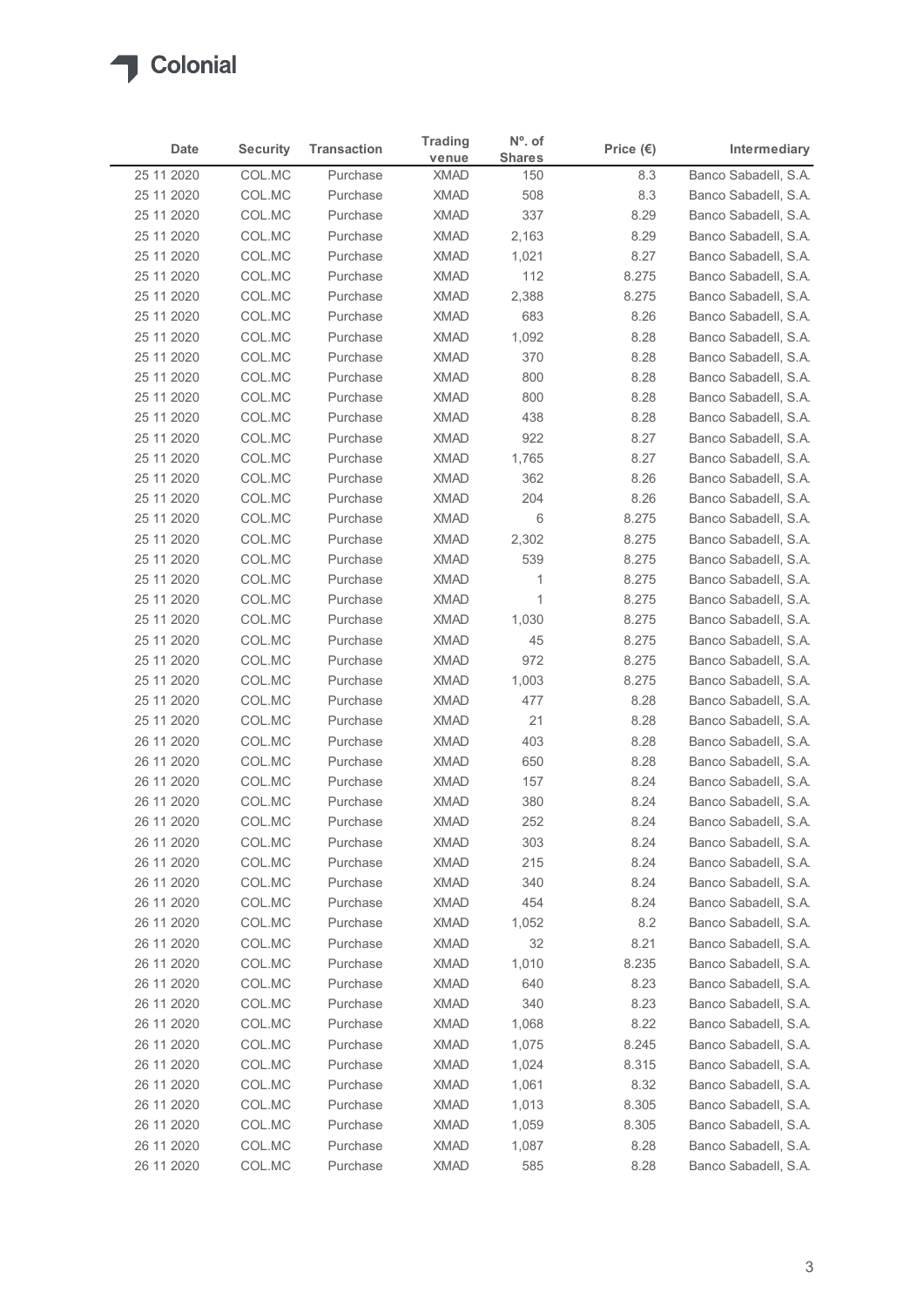| Date                     | <b>Security</b>  | <b>Transaction</b>   | <b>Trading</b>             | $No$ . of            | Price $(\epsilon)$ | Intermediary                                 |
|--------------------------|------------------|----------------------|----------------------------|----------------------|--------------------|----------------------------------------------|
| 26 11 2020               | COL.MC           | Purchase             | venue<br><b>XMAD</b>       | <b>Shares</b><br>475 | 8.28               | Banco Sabadell, S.A.                         |
| 26 11 2020               | COL.MC           | Purchase             | <b>XMAD</b>                | 896                  | 8.305              | Banco Sabadell, S.A.                         |
| 26 11 2020               | COL.MC           | Purchase             | <b>XMAD</b>                | 128                  | 8.305              | Banco Sabadell, S.A.                         |
| 26 11 2020               | COL.MC           | Purchase             | <b>XMAD</b>                | 1,010                | 8.295              | Banco Sabadell, S.A.                         |
| 26 11 2020               | COL.MC           | Purchase             | <b>XMAD</b>                | 1,045                | 8.28               | Banco Sabadell, S.A.                         |
| 26 11 2020               | COL.MC           | Purchase             | <b>XMAD</b>                | 918                  | 8.315              | Banco Sabadell, S.A.                         |
| 26 11 2020<br>26 11 2020 | COL.MC<br>COL.MC | Purchase<br>Purchase | <b>XMAD</b><br><b>XMAD</b> | 152<br>2,147         | 8.315<br>8.34      | Banco Sabadell, S.A.<br>Banco Sabadell, S.A. |
| 26 11 2020               | COL.MC           | Purchase             | <b>XMAD</b>                | 717                  | 8.34               | Banco Sabadell, S.A.                         |
| 26 11 2020               | COL.MC           | Purchase             | <b>XMAD</b>                | 350                  | 8.34               | Banco Sabadell, S.A.                         |
| 26 11 2020               | COL.MC           | Purchase             | <b>XMAD</b>                | 8                    | 8.34               | Banco Sabadell, S.A.                         |
| 26 11 2020               | COL.MC           | Purchase             | <b>XMAD</b>                | 178                  | 8.35               | Banco Sabadell, S.A.                         |
| 26 11 2020               | COL.MC           | Purchase             | <b>XMAD</b>                | 474                  | 8.35               | Banco Sabadell, S.A.                         |
| 26 11 2020               | COL.MC           | Purchase             | XMAD                       | 388                  | 8.35               | Banco Sabadell, S.A.                         |
| 26 11 2020<br>26 11 2020 | COL.MC<br>COL.MC | Purchase<br>Purchase | <b>XMAD</b><br><b>XMAD</b> | 600<br>407           | 8.34<br>8.34       | Banco Sabadell, S.A.<br>Banco Sabadell, S.A. |
| 26 11 2020               | COL.MC           | Purchase             | XMAD                       | 1,052                | 8.325              | Banco Sabadell, S.A.                         |
| 26 11 2020               | COL.MC           | Purchase             | <b>XMAD</b>                | 1,031                | 8.325              | Banco Sabadell, S.A.                         |
| 26 11 2020               | COL.MC           | Purchase             | <b>XMAD</b>                | 1,089                | 8.34               | Banco Sabadell, S.A.                         |
| 26 11 2020               | COL.MC           | Purchase             | <b>XMAD</b>                | 1,004                | 8.34               | Banco Sabadell, S.A.                         |
| 26 11 2020               | COL.MC           | Purchase             | <b>XMAD</b>                | 1,099                | 8.32               | Banco Sabadell, S.A.                         |
| 26 11 2020               | COL.MC           | Purchase             | <b>XMAD</b>                | 626                  | 8.3                | Banco Sabadell, S.A.                         |
| 26 11 2020               | COL.MC           | Purchase             | XMAD                       | 69                   | 8.3                | Banco Sabadell, S.A.                         |
| 26 11 2020               | COL.MC           | Purchase             | <b>XMAD</b>                | 361                  | 8.31               | Banco Sabadell, S.A.                         |
| 26 11 2020               | COL.MC           | Purchase             | <b>XMAD</b>                | 144                  | 8.355              | Banco Sabadell, S.A.                         |
| 26 11 2020<br>26 11 2020 | COL.MC<br>COL.MC | Purchase<br>Purchase | <b>XMAD</b><br><b>XMAD</b> | 891<br>939           | 8.355<br>8.365     | Banco Sabadell, S.A.<br>Banco Sabadell, S.A. |
| 26 11 2020               | COL.MC           | Purchase             | XMAD                       | 69                   | 8.365              | Banco Sabadell, S.A.                         |
| 26 11 2020               | COL.MC           | Purchase             | <b>XMAD</b>                | 1,024                | 8.355              | Banco Sabadell, S.A.                         |
| 26 11 2020               | COL.MC           | Purchase             | <b>XMAD</b>                | 1,010                | 8.35               | Banco Sabadell, S.A.                         |
| 26 11 2020               | COL.MC           | Purchase             | <b>XMAD</b>                | 1,093                | 8.345              | Banco Sabadell, S.A.                         |
| 26 11 2020               | COL.MC           | Purchase             | <b>XMAD</b>                | 1,099                | 8.345              | Banco Sabadell, S.A.                         |
| 26 11 2020               | COL.MC           | Purchase             | <b>XMAD</b>                | 196                  | 8.34               | Banco Sabadell, S.A.                         |
| 26 11 2020               | COL.MC           | Purchase             | <b>XMAD</b>                | 839                  | 8.34               | Banco Sabadell, S.A.                         |
| 26 11 2020               | COL.MC           | Purchase             | XMAD                       | 1,067                | 8.33               | Banco Sabadell, S.A.                         |
| 26 11 2020               | COL.MC           | Purchase             | <b>XMAD</b>                | 873                  | 8.32               | Banco Sabadell, S.A.                         |
| 26 11 2020<br>26 11 2020 | COL.MC<br>COL.MC | Purchase<br>Purchase | <b>XMAD</b><br><b>XMAD</b> | 165<br>221           | 8.32<br>8.315      | Banco Sabadell, S.A.<br>Banco Sabadell, S.A. |
| 26 11 2020               | COL.MC           | Purchase             | <b>XMAD</b>                | 216                  | 8.315              | Banco Sabadell, S.A.                         |
| 26 11 2020               | COL.MC           | Purchase             | <b>XMAD</b>                | 20                   | 8.315              | Banco Sabadell, S.A.                         |
| 26 11 2020               | COL.MC           | Purchase             | <b>XMAD</b>                | 585                  | 8.315              | Banco Sabadell, S.A.                         |
| 26 11 2020               | COL.MC           | Purchase             | <b>XMAD</b>                | 1,018                | 8.295              | Banco Sabadell, S.A.                         |
| 26 11 2020               | COL.MC           | Purchase             | <b>XMAD</b>                | 123                  | 8.29               | Banco Sabadell, S.A.                         |
| 26 11 2020               | COL.MC           | Purchase             | <b>XMAD</b>                | 864                  | 8.3                | Banco Sabadell, S.A.                         |
| 26 11 2020               | COL.MC           | Purchase             | <b>XMAD</b>                | 83                   | 8.3                | Banco Sabadell, S.A.                         |
| 26 11 2020               | COL.MC           | Purchase             | <b>XMAD</b>                | 114                  | 8.3                | Banco Sabadell, S.A.                         |
| 26 11 2020               | COL.MC           | Purchase             | <b>XMAD</b>                | 917                  | 8.3                | Banco Sabadell, S.A.                         |
| 26 11 2020<br>26 11 2020 | COL.MC<br>COL.MC | Purchase<br>Purchase | <b>XMAD</b><br><b>XMAD</b> | 53<br>970            | 8.3                | Banco Sabadell, S.A.<br>Banco Sabadell, S.A. |
|                          | COL.MC           | Purchase             | <b>XMAD</b>                | 113                  | 8.3<br>8.295       | Banco Sabadell, S.A.                         |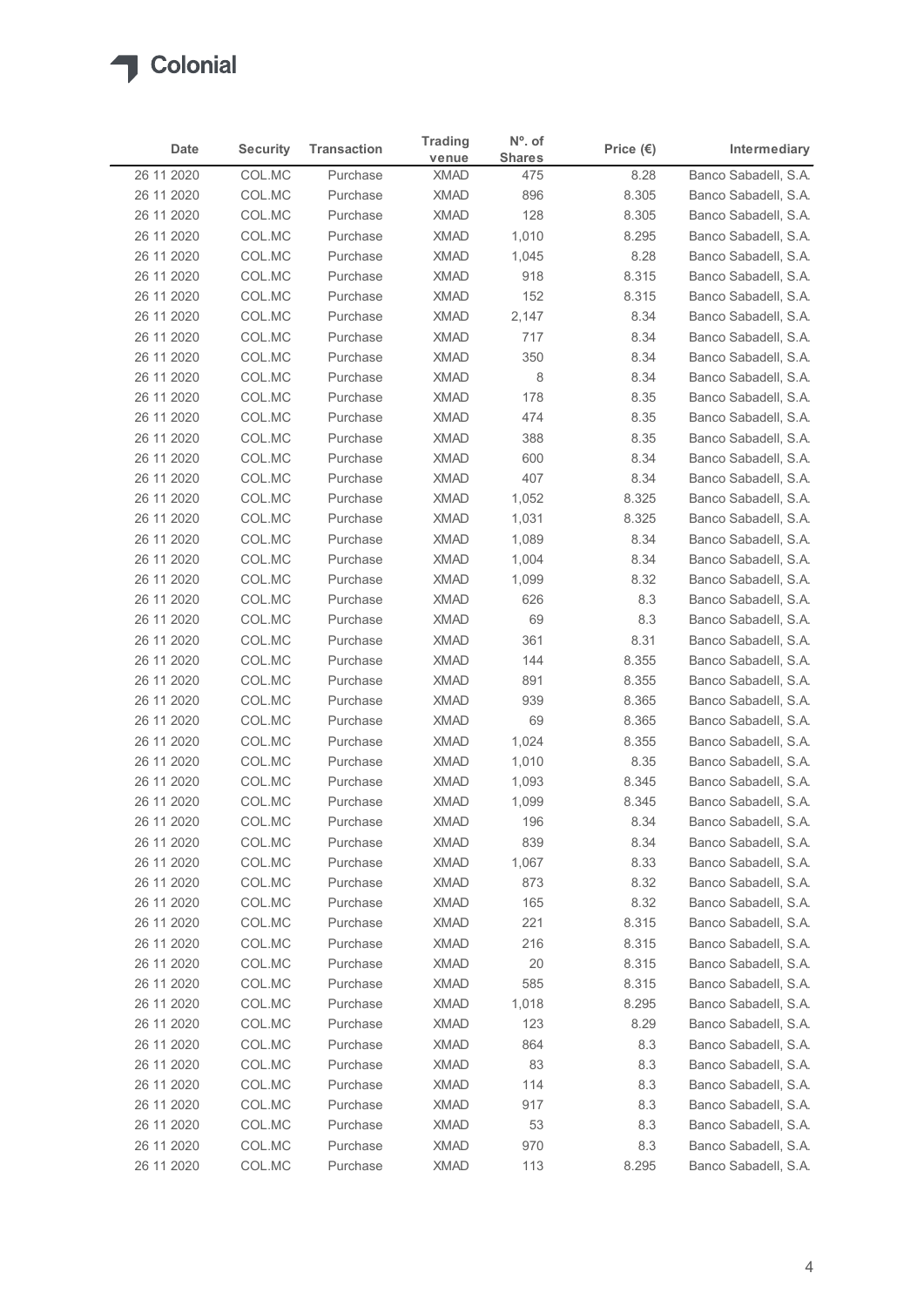| Date                     | <b>Security</b>  | <b>Transaction</b>   | <b>Trading</b>             | $No$ . of            | Price $(\epsilon)$ | Intermediary                                 |
|--------------------------|------------------|----------------------|----------------------------|----------------------|--------------------|----------------------------------------------|
| 26 11 2020               | COL.MC           | Purchase             | venue<br><b>XMAD</b>       | <b>Shares</b><br>941 | 8.295              | Banco Sabadell, S.A.                         |
| 26 11 2020               | COL.MC           | Purchase             | <b>XMAD</b>                | 38                   | 8.295              | Banco Sabadell, S.A.                         |
| 26 11 2020               | COL.MC           | Purchase             | <b>XMAD</b>                | 128                  | 8.275              | Banco Sabadell, S.A.                         |
| 26 11 2020               | COL.MC           | Purchase             | <b>XMAD</b>                | 901                  | 8.275              | Banco Sabadell, S.A.                         |
| 26 11 2020               | COL.MC           | Purchase             | <b>XMAD</b>                | 1,034                | 8.27               | Banco Sabadell, S.A.                         |
| 26 11 2020               | COL.MC           | Purchase             | <b>XMAD</b>                | 45                   | 8.27               | Banco Sabadell, S.A.                         |
| 26 11 2020<br>26 11 2020 | COL.MC<br>COL.MC | Purchase<br>Purchase | <b>XMAD</b><br><b>XMAD</b> | 906<br>121           | 8.27<br>8.27       | Banco Sabadell, S.A.<br>Banco Sabadell, S.A. |
| 26 11 2020               | COL.MC           | Purchase             | <b>XMAD</b>                | 64                   | 8.27               | Banco Sabadell, S.A.                         |
| 26 11 2020               | COL.MC           | Purchase             | <b>XMAD</b>                | 70                   | 8.27               | Banco Sabadell, S.A.                         |
| 26 11 2020               | COL.MC           | Purchase             | <b>XMAD</b>                | 622                  | 8.27               | Banco Sabadell, S.A.                         |
| 27 11 2020               | COL.MC           | Purchase             | <b>XMAD</b>                | 394                  | 8.21               | Banco Sabadell, S.A.                         |
| 27 11 2020               | COL.MC           | Purchase             | <b>XMAD</b>                | 148                  | 8.245              | Banco Sabadell, S.A.                         |
| 27 11 2020               | COL.MC           | Purchase             | XMAD                       | 800                  | 8.21               | Banco Sabadell, S.A.                         |
| 27 11 2020<br>27 11 2020 | COL.MC<br>COL.MC | Purchase<br>Purchase | <b>XMAD</b><br><b>XMAD</b> | 388<br>274           | 8.21<br>8.21       | Banco Sabadell, S.A.<br>Banco Sabadell, S.A. |
| 27 11 2020               | COL.MC           | Purchase             | <b>XMAD</b>                | 476                  | 8.205              | Banco Sabadell, S.A.                         |
| 27 11 2020               | COL.MC           | Purchase             | <b>XMAD</b>                | 172                  | 8.19               | Banco Sabadell, S.A.                         |
| 27 11 2020               | COL.MC           | Purchase             | <b>XMAD</b>                | 47                   | 8.19               | Banco Sabadell, S.A.                         |
| 27 11 2020               | COL.MC           | Purchase             | <b>XMAD</b>                | 636                  | 8.21               | Banco Sabadell, S.A.                         |
| 27 11 2020               | COL.MC           | Purchase             | <b>XMAD</b>                | 29                   | 8.205              | Banco Sabadell, S.A.                         |
| 27 11 2020               | COL.MC           | Purchase             | <b>XMAD</b>                | 435                  | 8.21               | Banco Sabadell, S.A.                         |
| 27 11 2020               | COL.MC           | Purchase             | XMAD                       | 69                   | 8.195              | Banco Sabadell, S.A.                         |
| 27 11 2020<br>27 11 2020 | COL.MC<br>COL.MC | Purchase<br>Purchase | <b>XMAD</b><br><b>XMAD</b> | 332<br>251           | 8.21<br>8.205      | Banco Sabadell, S.A.<br>Banco Sabadell, S.A. |
| 27 11 2020               | COL.MC           | Purchase             | <b>XMAD</b>                | 18                   | 8.22               | Banco Sabadell, S.A.                         |
| 27 11 2020               | COL.MC           | Purchase             | <b>XMAD</b>                | 463                  | 8.24               | Banco Sabadell, S.A.                         |
| 27 11 2020               | COL.MC           | Purchase             | XMAD                       | 280                  | 8.235              | Banco Sabadell, S.A.                         |
| 27 11 2020               | COL.MC           | Purchase             | <b>XMAD</b>                | 108                  | 8.225              | Banco Sabadell, S.A.                         |
| 27 11 2020               | COL.MC           | Purchase             | <b>XMAD</b>                | 533                  | 8.215              | Banco Sabadell, S.A.                         |
| 27 11 2020               | COL.MC           | Purchase             | <b>XMAD</b>                | 551                  | 8.205              | Banco Sabadell, S.A.                         |
| 27 11 2020               | COL.MC           | Purchase             | <b>XMAD</b>                | 263                  | 8.21               | Banco Sabadell, S.A.                         |
| 27 11 2020               | COL.MC           | Purchase             | <b>XMAD</b>                | 557                  | 8.205              | Banco Sabadell, S.A.                         |
| 27 11 2020<br>27 11 2020 | COL.MC<br>COL.MC | Purchase<br>Purchase | <b>XMAD</b><br>XMAD        | 493<br>289           | 8.195<br>8.175     | Banco Sabadell, S.A.<br>Banco Sabadell, S.A. |
| 27 11 2020               | COL.MC           | Purchase             | <b>XMAD</b>                | 127                  | 8.175              | Banco Sabadell, S.A.                         |
| 27 11 2020               | COL.MC           | Purchase             | <b>XMAD</b>                | 83                   | 8.175              | Banco Sabadell, S.A.                         |
| 27 11 2020               | COL.MC           | Purchase             | <b>XMAD</b>                | 262                  | 8.17               | Banco Sabadell, S.A.                         |
| 27 11 2020               | COL.MC           | Purchase             | <b>XMAD</b>                | 46                   | 8.17               | Banco Sabadell, S.A.                         |
| 27 11 2020               | COL.MC           | Purchase             | <b>XMAD</b>                | 248                  | 8.165              | Banco Sabadell, S.A.                         |
| 27 11 2020               | COL.MC           | Purchase             | <b>XMAD</b>                | 216                  | 8.17               | Banco Sabadell, S.A.                         |
| 27 11 2020               | COL.MC           | Purchase             | <b>XMAD</b>                | 233                  | 8.19               | Banco Sabadell, S.A.                         |
| 27 11 2020               | COL.MC           | Purchase             | <b>XMAD</b>                | 252                  | 8.185              | Banco Sabadell, S.A.                         |
| 27 11 2020               | COL.MC           | Purchase             | <b>XMAD</b>                | 214                  | 8.185              | Banco Sabadell, S.A.                         |
| 27 11 2020<br>27 11 2020 | COL.MC<br>COL.MC | Purchase<br>Purchase | <b>XMAD</b><br>XMAD        | 172<br>567           | 8.215<br>8.215     | Banco Sabadell, S.A.<br>Banco Sabadell, S.A. |
| 27 11 2020               | COL.MC           | Purchase             | <b>XMAD</b>                | 245                  | 8.2                | Banco Sabadell, S.A.                         |
| 27 11 2020               | COL.MC           | Purchase             | <b>XMAD</b>                | 719                  | 8.21               | Banco Sabadell, S.A.                         |
| 27 11 2020               | COL.MC           | Purchase             | <b>XMAD</b>                | 535                  | 8.205              | Banco Sabadell, S.A.                         |
|                          | COL.MC           | Purchase             | <b>XMAD</b>                | 224                  | 8.2                | Banco Sabadell, S.A.                         |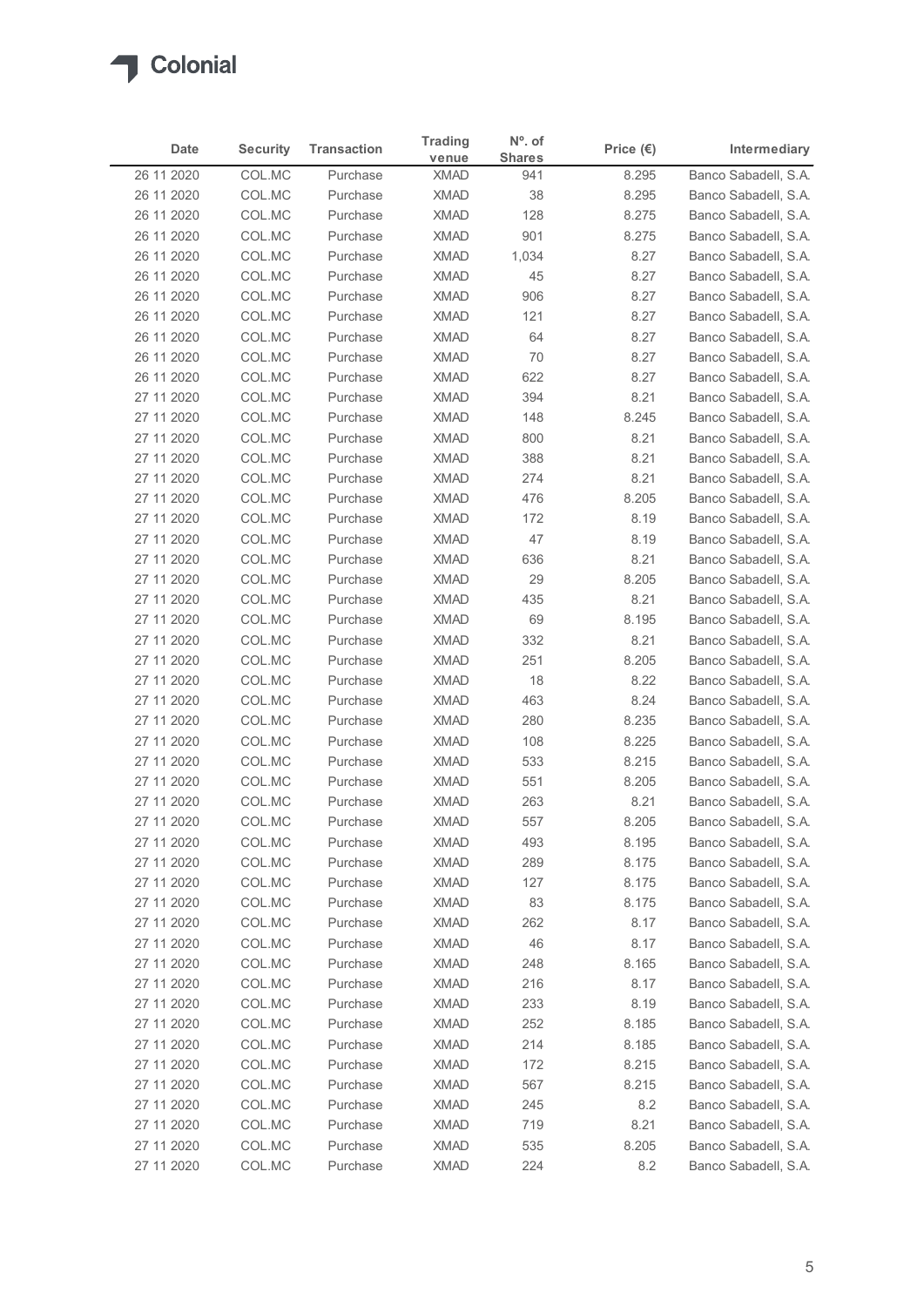| Date                     | <b>Security</b>  | <b>Transaction</b>   | <b>Trading</b>             | N°. of        | Price $(\epsilon)$ | Intermediary                                 |
|--------------------------|------------------|----------------------|----------------------------|---------------|--------------------|----------------------------------------------|
| 27 11 2020               | COL.MC           | Purchase             | venue<br><b>XMAD</b>       | <b>Shares</b> | 8.21               | Banco Sabadell, S.A.                         |
| 27 11 2020               | COL.MC           | Purchase             | <b>XMAD</b>                | 1,019<br>218  | 8.2                | Banco Sabadell, S.A.                         |
| 27 11 2020               | COL.MC           | Purchase             | <b>XMAD</b>                | 57            | 8.195              | Banco Sabadell, S.A.                         |
| 27 11 2020               | COL.MC           | Purchase             | <b>XMAD</b>                | 173           | 8.195              | Banco Sabadell, S.A.                         |
| 27 11 2020               | COL.MC           | Purchase             | <b>XMAD</b>                | 45            | 8.19               | Banco Sabadell, S.A.                         |
| 27 11 2020               | COL.MC           | Purchase             | <b>XMAD</b>                | 165           | 8.19               | Banco Sabadell, S.A.                         |
| 27 11 2020               | COL.MC           | Purchase             | <b>XMAD</b>                | 82            | 8.19               | Banco Sabadell, S.A.                         |
| 27 11 2020<br>27 11 2020 | COL.MC<br>COL.MC | Purchase<br>Purchase | <b>XMAD</b><br><b>XMAD</b> | 202<br>226    | 8.185<br>8.165     | Banco Sabadell, S.A.<br>Banco Sabadell, S.A. |
| 27 11 2020               | COL.MC           | Purchase             | <b>XMAD</b>                | 199           | 8.155              | Banco Sabadell, S.A.                         |
| 27 11 2020               | COL.MC           | Purchase             | <b>XMAD</b>                | 396           | 8.17               | Banco Sabadell, S.A.                         |
| 27 11 2020               | COL.MC           | Purchase             | <b>XMAD</b>                | 386           | 8.16               | Banco Sabadell, S.A.                         |
| 27 11 2020               | COL.MC           | Purchase             | <b>XMAD</b>                | 335           | 8.16               | Banco Sabadell, S.A.                         |
| 27 11 2020               | COL.MC           | Purchase             | XMAD                       | 85            | 8.16               | Banco Sabadell, S.A.                         |
| 27 11 2020               | COL.MC           | Purchase             | <b>XMAD</b>                | 197           | 8.155              | Banco Sabadell, S.A.                         |
| 27 11 2020               | COL.MC           | Purchase             | XMAD                       | 370           | 8.165              | Banco Sabadell, S.A.                         |
| 27 11 2020               | COL.MC           | Purchase             | <b>XMAD</b>                | 148           | 8.15               | Banco Sabadell, S.A.                         |
| 27 11 2020<br>27 11 2020 | COL.MC<br>COL.MC | Purchase<br>Purchase | <b>XMAD</b><br><b>XMAD</b> | 212<br>156    | 8.15<br>8.135      | Banco Sabadell, S.A.<br>Banco Sabadell, S.A. |
| 27 11 2020               | COL.MC           | Purchase             | <b>XMAD</b>                | 336           | 8.155              | Banco Sabadell, S.A.                         |
| 27 11 2020               | COL.MC           | Purchase             | <b>XMAD</b>                | 327           | 8.15               | Banco Sabadell, S.A.                         |
| 27 11 2020               | COL.MC           | Purchase             | XMAD                       | 21            | 8.135              | Banco Sabadell, S.A.                         |
| 27 11 2020               | COL.MC           | Purchase             | <b>XMAD</b>                | 188           | 8.135              | Banco Sabadell, S.A.                         |
| 27 11 2020               | COL.MC           | Purchase             | <b>XMAD</b>                | 186           | 8.135              | Banco Sabadell, S.A.                         |
| 27 11 2020               | COL.MC           | Purchase             | <b>XMAD</b>                | 27            | 8.135              | Banco Sabadell, S.A.                         |
| 27 11 2020               | COL.MC           | Purchase             | <b>XMAD</b>                | 189           | 8.13               | Banco Sabadell, S.A.                         |
| 27 11 2020               | COL.MC           | Purchase             | XMAD                       | 21            | 8.13               | Banco Sabadell, S.A.                         |
| 27 11 2020               | COL.MC           | Purchase             | <b>XMAD</b>                | 356           | 8.13               | Banco Sabadell, S.A.                         |
| 27 11 2020<br>27 11 2020 | COL.MC<br>COL.MC | Purchase<br>Purchase | XMAD<br><b>XMAD</b>        | 323<br>251    | 8.135<br>8.13      | Banco Sabadell, S.A.<br>Banco Sabadell, S.A. |
| 27 11 2020               | COL.MC           | Purchase             | <b>XMAD</b>                | 171           | 8.12               | Banco Sabadell, S.A.                         |
| 27 11 2020               | COL.MC           | Purchase             | <b>XMAD</b>                | 131           | 8.14               | Banco Sabadell, S.A.                         |
| 27 11 2020               | COL.MC           | Purchase             | <b>XMAD</b>                | 211           | 8.14               | Banco Sabadell, S.A.                         |
| 27 11 2020               | COL.MC           | Purchase             | <b>XMAD</b>                | 192           | 8.14               | Banco Sabadell, S.A.                         |
| 27 11 2020               | COL.MC           | Purchase             | XMAD                       | 172           | 8.13               | Banco Sabadell, S.A.                         |
| 27 11 2020               | COL.MC           | Purchase             | <b>XMAD</b>                | 537           | 8.14               | Banco Sabadell, S.A.                         |
| 27 11 2020               | COL.MC           | Purchase             | <b>XMAD</b>                | 119           | 8.135              | Banco Sabadell, S.A.                         |
| 27 11 2020               | COL.MC           | Purchase             | <b>XMAD</b>                | 356           | 8.125              | Banco Sabadell, S.A.                         |
| 27 11 2020<br>27 11 2020 | COL.MC<br>COL.MC | Purchase<br>Purchase | XMAD<br><b>XMAD</b>        | 230<br>225    | 8.13<br>8.115      | Banco Sabadell, S.A.<br>Banco Sabadell, S.A. |
| 27 11 2020               | COL.MC           | Purchase             | <b>XMAD</b>                | 212           | 8.115              | Banco Sabadell, S.A.                         |
| 27 11 2020               | COL.MC           | Purchase             | <b>XMAD</b>                | 105           | 8.095              | Banco Sabadell, S.A.                         |
| 27 11 2020               | COL.MC           | Purchase             | <b>XMAD</b>                | 226           | 8.1                | Banco Sabadell, S.A.                         |
| 27 11 2020               | COL.MC           | Purchase             | <b>XMAD</b>                | 132           | 8.1                | Banco Sabadell, S.A.                         |
| 27 11 2020               | COL.MC           | Purchase             | <b>XMAD</b>                | 251           | 8.105              | Banco Sabadell, S.A.                         |
| 27 11 2020               | COL.MC           | Purchase             | <b>XMAD</b>                | 57            | 8.105              | Banco Sabadell, S.A.                         |
| 27 11 2020               | COL.MC           | Purchase             | <b>XMAD</b>                | 45            | 8.105              | Banco Sabadell, S.A.                         |
| 27 11 2020<br>27 11 2020 | COL.MC           | Purchase             | <b>XMAD</b>                | 405           | 8.11               | Banco Sabadell, S.A.                         |
|                          | COL.MC           | Purchase<br>Purchase | <b>XMAD</b><br><b>XMAD</b> | 213<br>238    | 8.11<br>8.11       | Banco Sabadell, S.A.<br>Banco Sabadell, S.A. |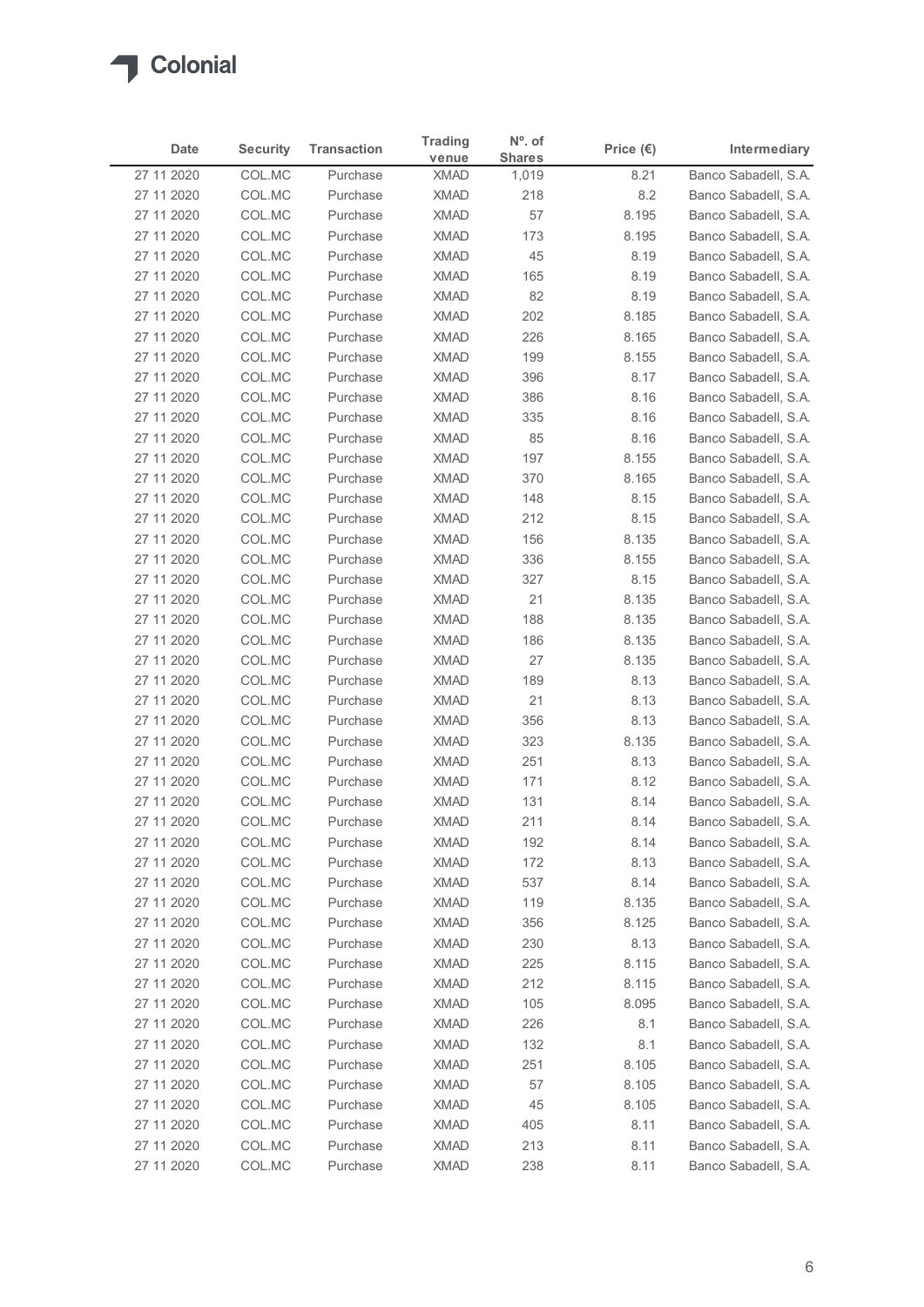| <b>Shares</b><br>venue<br>Banco Sabadell, S.A.<br>27 11 2020<br>COL.MC<br><b>XMAD</b><br>8.11<br>Purchase<br>42<br>COL.MC<br><b>XMAD</b><br>Banco Sabadell, S.A.<br>27 11 2020<br>Purchase<br>94<br>8.11<br>COL.MC<br><b>XMAD</b><br>292<br>8.105<br>Banco Sabadell, S.A.<br>27 11 2020<br>Purchase<br><b>XMAD</b><br>8.105<br>27 11 2020<br>COL.MC<br>Purchase<br>125<br>Banco Sabadell, S.A.<br>COL.MC<br><b>XMAD</b><br>78<br>8.105<br>27 11 2020<br>Purchase<br>Banco Sabadell, S.A.<br>COL.MC<br><b>XMAD</b><br>280<br>Banco Sabadell, S.A.<br>27 11 2020<br>Purchase<br>8.1<br>27 11 2020<br>COL.MC<br><b>XMAD</b><br>Banco Sabadell, S.A.<br>Purchase<br>182<br>8.09<br>254<br>27 11 2020<br>COL.MC<br>Purchase<br><b>XMAD</b><br>8.095<br>Banco Sabadell, S.A.<br>COL.MC<br>Banco Sabadell, S.A.<br>27 11 2020<br><b>XMAD</b><br>359<br>8.105<br>Purchase<br>COL.MC<br><b>XMAD</b><br>21<br>8.105<br>Banco Sabadell, S.A.<br>27 11 2020<br>Purchase<br>COL.MC<br><b>XMAD</b><br>27 11 2020<br>Purchase<br>390<br>8.135<br>Banco Sabadell, S.A.<br>COL.MC<br><b>XMAD</b><br>Banco Sabadell, S.A.<br>27 11 2020<br>Purchase<br>44<br>8.14<br><b>XMAD</b><br>12<br>27 11 2020<br>COL.MC<br>Purchase<br>8.14<br>Banco Sabadell, S.A.<br>413<br>27 11 2020<br>COL.MC<br>XMAD<br>8.14<br>Banco Sabadell, S.A.<br>Purchase<br>27 11 2020<br>Banco Sabadell, S.A.<br>COL.MC<br>Purchase<br><b>XMAD</b><br>470<br>8.14<br>XMAD<br>27 11 2020<br>COL.MC<br>Purchase<br>143<br>8.14<br>Banco Sabadell, S.A.<br><b>XMAD</b><br>8.14<br>27 11 2020<br>COL.MC<br>Purchase<br>3<br>Banco Sabadell, S.A.<br>COL.MC<br>XMAD<br>Banco Sabadell, S.A.<br>27 11 2020<br>Purchase<br>83<br>8.14<br><b>XMAD</b><br>243<br>Banco Sabadell, S.A.<br>27 11 2020<br>COL.MC<br>Purchase<br>8.14<br>27 11 2020<br>COL.MC<br>Purchase<br><b>XMAD</b><br>164<br>8.13<br>Banco Sabadell, S.A.<br>27 11 2020<br>COL.MC<br><b>XMAD</b><br>187<br>8.13<br>Banco Sabadell, S.A.<br>Purchase<br>27 11 2020<br>XMAD<br>5<br>8.13<br>Banco Sabadell, S.A.<br>COL.MC<br>Purchase<br>27 11 2020<br>COL.MC<br>Purchase<br>XMAD<br>181<br>8.13<br>Banco Sabadell, S.A.<br>27 11 2020<br>COL.MC<br>Purchase<br><b>XMAD</b><br>161<br>8.13<br>Banco Sabadell, S.A.<br>343<br>8.13<br>Banco Sabadell, S.A.<br>27 11 2020<br>COL.MC<br>Purchase<br><b>XMAD</b><br>COL.MC<br>369<br>8.13<br>27 11 2020<br>Purchase<br><b>XMAD</b><br>Banco Sabadell, S.A.<br>41<br>27 11 2020<br>COL.MC<br><b>XMAD</b><br>8.13<br>Banco Sabadell, S.A.<br>Purchase<br><b>XMAD</b><br>214<br>8.13<br>27 11 2020<br>COL.MC<br>Banco Sabadell, S.A.<br>Purchase<br><b>XMAD</b><br>8.13<br>Banco Sabadell, S.A.<br>27 11 2020<br>COL.MC<br>Purchase<br>104<br>COL.MC<br><b>XMAD</b><br>$\overline{2}$<br>27 11 2020<br>Purchase<br>8.13<br>Banco Sabadell, S.A.<br><b>XMAD</b><br>112<br>8.13<br>27 11 2020<br>COL.MC<br>Purchase<br>Banco Sabadell, S.A.<br>218<br>8.13<br>27 11 2020<br>COL.MC<br>Purchase<br><b>XMAD</b><br>Banco Sabadell, S.A.<br><b>XMAD</b><br>8.125<br>27 11 2020<br>COL.MC<br>Purchase<br>155<br>Banco Sabadell, S.A.<br><b>XMAD</b><br>3<br>8.125<br>27 11 2020<br>COL.MC<br>Purchase<br>Banco Sabadell, S.A.<br>3<br>8.125<br>27 11 2020<br>COL.MC<br>Purchase<br>XMAD<br>Banco Sabadell, S.A.<br>8.125<br>27 11 2020<br>COL.MC<br>Purchase<br><b>XMAD</b><br>232<br>Banco Sabadell, S.A.<br>671<br>27 11 2020<br>COL.MC<br>Purchase<br><b>XMAD</b><br>8.135<br>Banco Sabadell, S.A.<br>COL.MC<br>34<br>8.135<br>27 11 2020<br><b>XMAD</b><br>Banco Sabadell, S.A.<br>Purchase<br>XMAD<br>8.075<br>30 11 2020<br>COL.MC<br>2,104<br>Banco Sabadell, S.A.<br>Purchase<br><b>XMAD</b><br>30 11 2020<br>COL.MC<br>Purchase<br>121<br>8.01<br>Banco Sabadell, S.A.<br>COL.MC<br><b>XMAD</b><br>891<br>8.015<br>Banco Sabadell, S.A.<br>30 11 2020<br>Purchase<br>8.105<br>30 11 2020<br>COL.MC<br>Purchase<br><b>XMAD</b><br>412<br>Banco Sabadell, S.A.<br>638<br>30 11 2020<br>COL.MC<br>Purchase<br><b>XMAD</b><br>8.105<br>Banco Sabadell, S.A.<br>8.125<br>Banco Sabadell, S.A.<br>30 11 2020<br>COL.MC<br><b>XMAD</b><br>1,072<br>Purchase<br><b>XMAD</b><br>8.145<br>30 11 2020<br>COL.MC<br>Purchase<br>4<br>Banco Sabadell, S.A.<br><b>XMAD</b><br>8.145<br>30 11 2020<br>COL.MC<br>Banco Sabadell, S.A.<br>Purchase<br>4<br>30 11 2020<br>COL.MC<br>Purchase<br><b>XMAD</b><br>1,040<br>8.145<br>Banco Sabadell, S.A.<br><b>XMAD</b><br>30 11 2020<br>COL.MC<br>Purchase<br>1,064<br>8.085<br>Banco Sabadell, S.A.<br>COL.MC<br>30 11 2020<br>Purchase<br><b>XMAD</b><br>8.07<br>Banco Sabadell, S.A.<br>1,099 | Date | <b>Security</b> | <b>Transaction</b> | <b>Trading</b> | N°. of | Price $(\epsilon)$ | Intermediary |
|--------------------------------------------------------------------------------------------------------------------------------------------------------------------------------------------------------------------------------------------------------------------------------------------------------------------------------------------------------------------------------------------------------------------------------------------------------------------------------------------------------------------------------------------------------------------------------------------------------------------------------------------------------------------------------------------------------------------------------------------------------------------------------------------------------------------------------------------------------------------------------------------------------------------------------------------------------------------------------------------------------------------------------------------------------------------------------------------------------------------------------------------------------------------------------------------------------------------------------------------------------------------------------------------------------------------------------------------------------------------------------------------------------------------------------------------------------------------------------------------------------------------------------------------------------------------------------------------------------------------------------------------------------------------------------------------------------------------------------------------------------------------------------------------------------------------------------------------------------------------------------------------------------------------------------------------------------------------------------------------------------------------------------------------------------------------------------------------------------------------------------------------------------------------------------------------------------------------------------------------------------------------------------------------------------------------------------------------------------------------------------------------------------------------------------------------------------------------------------------------------------------------------------------------------------------------------------------------------------------------------------------------------------------------------------------------------------------------------------------------------------------------------------------------------------------------------------------------------------------------------------------------------------------------------------------------------------------------------------------------------------------------------------------------------------------------------------------------------------------------------------------------------------------------------------------------------------------------------------------------------------------------------------------------------------------------------------------------------------------------------------------------------------------------------------------------------------------------------------------------------------------------------------------------------------------------------------------------------------------------------------------------------------------------------------------------------------------------------------------------------------------------------------------------------------------------------------------------------------------------------------------------------------------------------------------------------------------------------------------------------------------------------------------------------------------------------------------------------------------------------------------------------------------------------------------------------------------------------------------------------------------------------------------------------------------------------------------------------------------------------------------------------------------------------------------------------------------------------------------------------------------------------------------------------------------------------------------|------|-----------------|--------------------|----------------|--------|--------------------|--------------|
|                                                                                                                                                                                                                                                                                                                                                                                                                                                                                                                                                                                                                                                                                                                                                                                                                                                                                                                                                                                                                                                                                                                                                                                                                                                                                                                                                                                                                                                                                                                                                                                                                                                                                                                                                                                                                                                                                                                                                                                                                                                                                                                                                                                                                                                                                                                                                                                                                                                                                                                                                                                                                                                                                                                                                                                                                                                                                                                                                                                                                                                                                                                                                                                                                                                                                                                                                                                                                                                                                                                                                                                                                                                                                                                                                                                                                                                                                                                                                                                                                                                                                                                                                                                                                                                                                                                                                                                                                                                                                                                                                                                      |      |                 |                    |                |        |                    |              |
|                                                                                                                                                                                                                                                                                                                                                                                                                                                                                                                                                                                                                                                                                                                                                                                                                                                                                                                                                                                                                                                                                                                                                                                                                                                                                                                                                                                                                                                                                                                                                                                                                                                                                                                                                                                                                                                                                                                                                                                                                                                                                                                                                                                                                                                                                                                                                                                                                                                                                                                                                                                                                                                                                                                                                                                                                                                                                                                                                                                                                                                                                                                                                                                                                                                                                                                                                                                                                                                                                                                                                                                                                                                                                                                                                                                                                                                                                                                                                                                                                                                                                                                                                                                                                                                                                                                                                                                                                                                                                                                                                                                      |      |                 |                    |                |        |                    |              |
|                                                                                                                                                                                                                                                                                                                                                                                                                                                                                                                                                                                                                                                                                                                                                                                                                                                                                                                                                                                                                                                                                                                                                                                                                                                                                                                                                                                                                                                                                                                                                                                                                                                                                                                                                                                                                                                                                                                                                                                                                                                                                                                                                                                                                                                                                                                                                                                                                                                                                                                                                                                                                                                                                                                                                                                                                                                                                                                                                                                                                                                                                                                                                                                                                                                                                                                                                                                                                                                                                                                                                                                                                                                                                                                                                                                                                                                                                                                                                                                                                                                                                                                                                                                                                                                                                                                                                                                                                                                                                                                                                                                      |      |                 |                    |                |        |                    |              |
|                                                                                                                                                                                                                                                                                                                                                                                                                                                                                                                                                                                                                                                                                                                                                                                                                                                                                                                                                                                                                                                                                                                                                                                                                                                                                                                                                                                                                                                                                                                                                                                                                                                                                                                                                                                                                                                                                                                                                                                                                                                                                                                                                                                                                                                                                                                                                                                                                                                                                                                                                                                                                                                                                                                                                                                                                                                                                                                                                                                                                                                                                                                                                                                                                                                                                                                                                                                                                                                                                                                                                                                                                                                                                                                                                                                                                                                                                                                                                                                                                                                                                                                                                                                                                                                                                                                                                                                                                                                                                                                                                                                      |      |                 |                    |                |        |                    |              |
|                                                                                                                                                                                                                                                                                                                                                                                                                                                                                                                                                                                                                                                                                                                                                                                                                                                                                                                                                                                                                                                                                                                                                                                                                                                                                                                                                                                                                                                                                                                                                                                                                                                                                                                                                                                                                                                                                                                                                                                                                                                                                                                                                                                                                                                                                                                                                                                                                                                                                                                                                                                                                                                                                                                                                                                                                                                                                                                                                                                                                                                                                                                                                                                                                                                                                                                                                                                                                                                                                                                                                                                                                                                                                                                                                                                                                                                                                                                                                                                                                                                                                                                                                                                                                                                                                                                                                                                                                                                                                                                                                                                      |      |                 |                    |                |        |                    |              |
|                                                                                                                                                                                                                                                                                                                                                                                                                                                                                                                                                                                                                                                                                                                                                                                                                                                                                                                                                                                                                                                                                                                                                                                                                                                                                                                                                                                                                                                                                                                                                                                                                                                                                                                                                                                                                                                                                                                                                                                                                                                                                                                                                                                                                                                                                                                                                                                                                                                                                                                                                                                                                                                                                                                                                                                                                                                                                                                                                                                                                                                                                                                                                                                                                                                                                                                                                                                                                                                                                                                                                                                                                                                                                                                                                                                                                                                                                                                                                                                                                                                                                                                                                                                                                                                                                                                                                                                                                                                                                                                                                                                      |      |                 |                    |                |        |                    |              |
|                                                                                                                                                                                                                                                                                                                                                                                                                                                                                                                                                                                                                                                                                                                                                                                                                                                                                                                                                                                                                                                                                                                                                                                                                                                                                                                                                                                                                                                                                                                                                                                                                                                                                                                                                                                                                                                                                                                                                                                                                                                                                                                                                                                                                                                                                                                                                                                                                                                                                                                                                                                                                                                                                                                                                                                                                                                                                                                                                                                                                                                                                                                                                                                                                                                                                                                                                                                                                                                                                                                                                                                                                                                                                                                                                                                                                                                                                                                                                                                                                                                                                                                                                                                                                                                                                                                                                                                                                                                                                                                                                                                      |      |                 |                    |                |        |                    |              |
|                                                                                                                                                                                                                                                                                                                                                                                                                                                                                                                                                                                                                                                                                                                                                                                                                                                                                                                                                                                                                                                                                                                                                                                                                                                                                                                                                                                                                                                                                                                                                                                                                                                                                                                                                                                                                                                                                                                                                                                                                                                                                                                                                                                                                                                                                                                                                                                                                                                                                                                                                                                                                                                                                                                                                                                                                                                                                                                                                                                                                                                                                                                                                                                                                                                                                                                                                                                                                                                                                                                                                                                                                                                                                                                                                                                                                                                                                                                                                                                                                                                                                                                                                                                                                                                                                                                                                                                                                                                                                                                                                                                      |      |                 |                    |                |        |                    |              |
|                                                                                                                                                                                                                                                                                                                                                                                                                                                                                                                                                                                                                                                                                                                                                                                                                                                                                                                                                                                                                                                                                                                                                                                                                                                                                                                                                                                                                                                                                                                                                                                                                                                                                                                                                                                                                                                                                                                                                                                                                                                                                                                                                                                                                                                                                                                                                                                                                                                                                                                                                                                                                                                                                                                                                                                                                                                                                                                                                                                                                                                                                                                                                                                                                                                                                                                                                                                                                                                                                                                                                                                                                                                                                                                                                                                                                                                                                                                                                                                                                                                                                                                                                                                                                                                                                                                                                                                                                                                                                                                                                                                      |      |                 |                    |                |        |                    |              |
|                                                                                                                                                                                                                                                                                                                                                                                                                                                                                                                                                                                                                                                                                                                                                                                                                                                                                                                                                                                                                                                                                                                                                                                                                                                                                                                                                                                                                                                                                                                                                                                                                                                                                                                                                                                                                                                                                                                                                                                                                                                                                                                                                                                                                                                                                                                                                                                                                                                                                                                                                                                                                                                                                                                                                                                                                                                                                                                                                                                                                                                                                                                                                                                                                                                                                                                                                                                                                                                                                                                                                                                                                                                                                                                                                                                                                                                                                                                                                                                                                                                                                                                                                                                                                                                                                                                                                                                                                                                                                                                                                                                      |      |                 |                    |                |        |                    |              |
|                                                                                                                                                                                                                                                                                                                                                                                                                                                                                                                                                                                                                                                                                                                                                                                                                                                                                                                                                                                                                                                                                                                                                                                                                                                                                                                                                                                                                                                                                                                                                                                                                                                                                                                                                                                                                                                                                                                                                                                                                                                                                                                                                                                                                                                                                                                                                                                                                                                                                                                                                                                                                                                                                                                                                                                                                                                                                                                                                                                                                                                                                                                                                                                                                                                                                                                                                                                                                                                                                                                                                                                                                                                                                                                                                                                                                                                                                                                                                                                                                                                                                                                                                                                                                                                                                                                                                                                                                                                                                                                                                                                      |      |                 |                    |                |        |                    |              |
|                                                                                                                                                                                                                                                                                                                                                                                                                                                                                                                                                                                                                                                                                                                                                                                                                                                                                                                                                                                                                                                                                                                                                                                                                                                                                                                                                                                                                                                                                                                                                                                                                                                                                                                                                                                                                                                                                                                                                                                                                                                                                                                                                                                                                                                                                                                                                                                                                                                                                                                                                                                                                                                                                                                                                                                                                                                                                                                                                                                                                                                                                                                                                                                                                                                                                                                                                                                                                                                                                                                                                                                                                                                                                                                                                                                                                                                                                                                                                                                                                                                                                                                                                                                                                                                                                                                                                                                                                                                                                                                                                                                      |      |                 |                    |                |        |                    |              |
|                                                                                                                                                                                                                                                                                                                                                                                                                                                                                                                                                                                                                                                                                                                                                                                                                                                                                                                                                                                                                                                                                                                                                                                                                                                                                                                                                                                                                                                                                                                                                                                                                                                                                                                                                                                                                                                                                                                                                                                                                                                                                                                                                                                                                                                                                                                                                                                                                                                                                                                                                                                                                                                                                                                                                                                                                                                                                                                                                                                                                                                                                                                                                                                                                                                                                                                                                                                                                                                                                                                                                                                                                                                                                                                                                                                                                                                                                                                                                                                                                                                                                                                                                                                                                                                                                                                                                                                                                                                                                                                                                                                      |      |                 |                    |                |        |                    |              |
|                                                                                                                                                                                                                                                                                                                                                                                                                                                                                                                                                                                                                                                                                                                                                                                                                                                                                                                                                                                                                                                                                                                                                                                                                                                                                                                                                                                                                                                                                                                                                                                                                                                                                                                                                                                                                                                                                                                                                                                                                                                                                                                                                                                                                                                                                                                                                                                                                                                                                                                                                                                                                                                                                                                                                                                                                                                                                                                                                                                                                                                                                                                                                                                                                                                                                                                                                                                                                                                                                                                                                                                                                                                                                                                                                                                                                                                                                                                                                                                                                                                                                                                                                                                                                                                                                                                                                                                                                                                                                                                                                                                      |      |                 |                    |                |        |                    |              |
|                                                                                                                                                                                                                                                                                                                                                                                                                                                                                                                                                                                                                                                                                                                                                                                                                                                                                                                                                                                                                                                                                                                                                                                                                                                                                                                                                                                                                                                                                                                                                                                                                                                                                                                                                                                                                                                                                                                                                                                                                                                                                                                                                                                                                                                                                                                                                                                                                                                                                                                                                                                                                                                                                                                                                                                                                                                                                                                                                                                                                                                                                                                                                                                                                                                                                                                                                                                                                                                                                                                                                                                                                                                                                                                                                                                                                                                                                                                                                                                                                                                                                                                                                                                                                                                                                                                                                                                                                                                                                                                                                                                      |      |                 |                    |                |        |                    |              |
|                                                                                                                                                                                                                                                                                                                                                                                                                                                                                                                                                                                                                                                                                                                                                                                                                                                                                                                                                                                                                                                                                                                                                                                                                                                                                                                                                                                                                                                                                                                                                                                                                                                                                                                                                                                                                                                                                                                                                                                                                                                                                                                                                                                                                                                                                                                                                                                                                                                                                                                                                                                                                                                                                                                                                                                                                                                                                                                                                                                                                                                                                                                                                                                                                                                                                                                                                                                                                                                                                                                                                                                                                                                                                                                                                                                                                                                                                                                                                                                                                                                                                                                                                                                                                                                                                                                                                                                                                                                                                                                                                                                      |      |                 |                    |                |        |                    |              |
|                                                                                                                                                                                                                                                                                                                                                                                                                                                                                                                                                                                                                                                                                                                                                                                                                                                                                                                                                                                                                                                                                                                                                                                                                                                                                                                                                                                                                                                                                                                                                                                                                                                                                                                                                                                                                                                                                                                                                                                                                                                                                                                                                                                                                                                                                                                                                                                                                                                                                                                                                                                                                                                                                                                                                                                                                                                                                                                                                                                                                                                                                                                                                                                                                                                                                                                                                                                                                                                                                                                                                                                                                                                                                                                                                                                                                                                                                                                                                                                                                                                                                                                                                                                                                                                                                                                                                                                                                                                                                                                                                                                      |      |                 |                    |                |        |                    |              |
|                                                                                                                                                                                                                                                                                                                                                                                                                                                                                                                                                                                                                                                                                                                                                                                                                                                                                                                                                                                                                                                                                                                                                                                                                                                                                                                                                                                                                                                                                                                                                                                                                                                                                                                                                                                                                                                                                                                                                                                                                                                                                                                                                                                                                                                                                                                                                                                                                                                                                                                                                                                                                                                                                                                                                                                                                                                                                                                                                                                                                                                                                                                                                                                                                                                                                                                                                                                                                                                                                                                                                                                                                                                                                                                                                                                                                                                                                                                                                                                                                                                                                                                                                                                                                                                                                                                                                                                                                                                                                                                                                                                      |      |                 |                    |                |        |                    |              |
|                                                                                                                                                                                                                                                                                                                                                                                                                                                                                                                                                                                                                                                                                                                                                                                                                                                                                                                                                                                                                                                                                                                                                                                                                                                                                                                                                                                                                                                                                                                                                                                                                                                                                                                                                                                                                                                                                                                                                                                                                                                                                                                                                                                                                                                                                                                                                                                                                                                                                                                                                                                                                                                                                                                                                                                                                                                                                                                                                                                                                                                                                                                                                                                                                                                                                                                                                                                                                                                                                                                                                                                                                                                                                                                                                                                                                                                                                                                                                                                                                                                                                                                                                                                                                                                                                                                                                                                                                                                                                                                                                                                      |      |                 |                    |                |        |                    |              |
|                                                                                                                                                                                                                                                                                                                                                                                                                                                                                                                                                                                                                                                                                                                                                                                                                                                                                                                                                                                                                                                                                                                                                                                                                                                                                                                                                                                                                                                                                                                                                                                                                                                                                                                                                                                                                                                                                                                                                                                                                                                                                                                                                                                                                                                                                                                                                                                                                                                                                                                                                                                                                                                                                                                                                                                                                                                                                                                                                                                                                                                                                                                                                                                                                                                                                                                                                                                                                                                                                                                                                                                                                                                                                                                                                                                                                                                                                                                                                                                                                                                                                                                                                                                                                                                                                                                                                                                                                                                                                                                                                                                      |      |                 |                    |                |        |                    |              |
|                                                                                                                                                                                                                                                                                                                                                                                                                                                                                                                                                                                                                                                                                                                                                                                                                                                                                                                                                                                                                                                                                                                                                                                                                                                                                                                                                                                                                                                                                                                                                                                                                                                                                                                                                                                                                                                                                                                                                                                                                                                                                                                                                                                                                                                                                                                                                                                                                                                                                                                                                                                                                                                                                                                                                                                                                                                                                                                                                                                                                                                                                                                                                                                                                                                                                                                                                                                                                                                                                                                                                                                                                                                                                                                                                                                                                                                                                                                                                                                                                                                                                                                                                                                                                                                                                                                                                                                                                                                                                                                                                                                      |      |                 |                    |                |        |                    |              |
|                                                                                                                                                                                                                                                                                                                                                                                                                                                                                                                                                                                                                                                                                                                                                                                                                                                                                                                                                                                                                                                                                                                                                                                                                                                                                                                                                                                                                                                                                                                                                                                                                                                                                                                                                                                                                                                                                                                                                                                                                                                                                                                                                                                                                                                                                                                                                                                                                                                                                                                                                                                                                                                                                                                                                                                                                                                                                                                                                                                                                                                                                                                                                                                                                                                                                                                                                                                                                                                                                                                                                                                                                                                                                                                                                                                                                                                                                                                                                                                                                                                                                                                                                                                                                                                                                                                                                                                                                                                                                                                                                                                      |      |                 |                    |                |        |                    |              |
|                                                                                                                                                                                                                                                                                                                                                                                                                                                                                                                                                                                                                                                                                                                                                                                                                                                                                                                                                                                                                                                                                                                                                                                                                                                                                                                                                                                                                                                                                                                                                                                                                                                                                                                                                                                                                                                                                                                                                                                                                                                                                                                                                                                                                                                                                                                                                                                                                                                                                                                                                                                                                                                                                                                                                                                                                                                                                                                                                                                                                                                                                                                                                                                                                                                                                                                                                                                                                                                                                                                                                                                                                                                                                                                                                                                                                                                                                                                                                                                                                                                                                                                                                                                                                                                                                                                                                                                                                                                                                                                                                                                      |      |                 |                    |                |        |                    |              |
|                                                                                                                                                                                                                                                                                                                                                                                                                                                                                                                                                                                                                                                                                                                                                                                                                                                                                                                                                                                                                                                                                                                                                                                                                                                                                                                                                                                                                                                                                                                                                                                                                                                                                                                                                                                                                                                                                                                                                                                                                                                                                                                                                                                                                                                                                                                                                                                                                                                                                                                                                                                                                                                                                                                                                                                                                                                                                                                                                                                                                                                                                                                                                                                                                                                                                                                                                                                                                                                                                                                                                                                                                                                                                                                                                                                                                                                                                                                                                                                                                                                                                                                                                                                                                                                                                                                                                                                                                                                                                                                                                                                      |      |                 |                    |                |        |                    |              |
|                                                                                                                                                                                                                                                                                                                                                                                                                                                                                                                                                                                                                                                                                                                                                                                                                                                                                                                                                                                                                                                                                                                                                                                                                                                                                                                                                                                                                                                                                                                                                                                                                                                                                                                                                                                                                                                                                                                                                                                                                                                                                                                                                                                                                                                                                                                                                                                                                                                                                                                                                                                                                                                                                                                                                                                                                                                                                                                                                                                                                                                                                                                                                                                                                                                                                                                                                                                                                                                                                                                                                                                                                                                                                                                                                                                                                                                                                                                                                                                                                                                                                                                                                                                                                                                                                                                                                                                                                                                                                                                                                                                      |      |                 |                    |                |        |                    |              |
|                                                                                                                                                                                                                                                                                                                                                                                                                                                                                                                                                                                                                                                                                                                                                                                                                                                                                                                                                                                                                                                                                                                                                                                                                                                                                                                                                                                                                                                                                                                                                                                                                                                                                                                                                                                                                                                                                                                                                                                                                                                                                                                                                                                                                                                                                                                                                                                                                                                                                                                                                                                                                                                                                                                                                                                                                                                                                                                                                                                                                                                                                                                                                                                                                                                                                                                                                                                                                                                                                                                                                                                                                                                                                                                                                                                                                                                                                                                                                                                                                                                                                                                                                                                                                                                                                                                                                                                                                                                                                                                                                                                      |      |                 |                    |                |        |                    |              |
|                                                                                                                                                                                                                                                                                                                                                                                                                                                                                                                                                                                                                                                                                                                                                                                                                                                                                                                                                                                                                                                                                                                                                                                                                                                                                                                                                                                                                                                                                                                                                                                                                                                                                                                                                                                                                                                                                                                                                                                                                                                                                                                                                                                                                                                                                                                                                                                                                                                                                                                                                                                                                                                                                                                                                                                                                                                                                                                                                                                                                                                                                                                                                                                                                                                                                                                                                                                                                                                                                                                                                                                                                                                                                                                                                                                                                                                                                                                                                                                                                                                                                                                                                                                                                                                                                                                                                                                                                                                                                                                                                                                      |      |                 |                    |                |        |                    |              |
|                                                                                                                                                                                                                                                                                                                                                                                                                                                                                                                                                                                                                                                                                                                                                                                                                                                                                                                                                                                                                                                                                                                                                                                                                                                                                                                                                                                                                                                                                                                                                                                                                                                                                                                                                                                                                                                                                                                                                                                                                                                                                                                                                                                                                                                                                                                                                                                                                                                                                                                                                                                                                                                                                                                                                                                                                                                                                                                                                                                                                                                                                                                                                                                                                                                                                                                                                                                                                                                                                                                                                                                                                                                                                                                                                                                                                                                                                                                                                                                                                                                                                                                                                                                                                                                                                                                                                                                                                                                                                                                                                                                      |      |                 |                    |                |        |                    |              |
|                                                                                                                                                                                                                                                                                                                                                                                                                                                                                                                                                                                                                                                                                                                                                                                                                                                                                                                                                                                                                                                                                                                                                                                                                                                                                                                                                                                                                                                                                                                                                                                                                                                                                                                                                                                                                                                                                                                                                                                                                                                                                                                                                                                                                                                                                                                                                                                                                                                                                                                                                                                                                                                                                                                                                                                                                                                                                                                                                                                                                                                                                                                                                                                                                                                                                                                                                                                                                                                                                                                                                                                                                                                                                                                                                                                                                                                                                                                                                                                                                                                                                                                                                                                                                                                                                                                                                                                                                                                                                                                                                                                      |      |                 |                    |                |        |                    |              |
|                                                                                                                                                                                                                                                                                                                                                                                                                                                                                                                                                                                                                                                                                                                                                                                                                                                                                                                                                                                                                                                                                                                                                                                                                                                                                                                                                                                                                                                                                                                                                                                                                                                                                                                                                                                                                                                                                                                                                                                                                                                                                                                                                                                                                                                                                                                                                                                                                                                                                                                                                                                                                                                                                                                                                                                                                                                                                                                                                                                                                                                                                                                                                                                                                                                                                                                                                                                                                                                                                                                                                                                                                                                                                                                                                                                                                                                                                                                                                                                                                                                                                                                                                                                                                                                                                                                                                                                                                                                                                                                                                                                      |      |                 |                    |                |        |                    |              |
|                                                                                                                                                                                                                                                                                                                                                                                                                                                                                                                                                                                                                                                                                                                                                                                                                                                                                                                                                                                                                                                                                                                                                                                                                                                                                                                                                                                                                                                                                                                                                                                                                                                                                                                                                                                                                                                                                                                                                                                                                                                                                                                                                                                                                                                                                                                                                                                                                                                                                                                                                                                                                                                                                                                                                                                                                                                                                                                                                                                                                                                                                                                                                                                                                                                                                                                                                                                                                                                                                                                                                                                                                                                                                                                                                                                                                                                                                                                                                                                                                                                                                                                                                                                                                                                                                                                                                                                                                                                                                                                                                                                      |      |                 |                    |                |        |                    |              |
|                                                                                                                                                                                                                                                                                                                                                                                                                                                                                                                                                                                                                                                                                                                                                                                                                                                                                                                                                                                                                                                                                                                                                                                                                                                                                                                                                                                                                                                                                                                                                                                                                                                                                                                                                                                                                                                                                                                                                                                                                                                                                                                                                                                                                                                                                                                                                                                                                                                                                                                                                                                                                                                                                                                                                                                                                                                                                                                                                                                                                                                                                                                                                                                                                                                                                                                                                                                                                                                                                                                                                                                                                                                                                                                                                                                                                                                                                                                                                                                                                                                                                                                                                                                                                                                                                                                                                                                                                                                                                                                                                                                      |      |                 |                    |                |        |                    |              |
|                                                                                                                                                                                                                                                                                                                                                                                                                                                                                                                                                                                                                                                                                                                                                                                                                                                                                                                                                                                                                                                                                                                                                                                                                                                                                                                                                                                                                                                                                                                                                                                                                                                                                                                                                                                                                                                                                                                                                                                                                                                                                                                                                                                                                                                                                                                                                                                                                                                                                                                                                                                                                                                                                                                                                                                                                                                                                                                                                                                                                                                                                                                                                                                                                                                                                                                                                                                                                                                                                                                                                                                                                                                                                                                                                                                                                                                                                                                                                                                                                                                                                                                                                                                                                                                                                                                                                                                                                                                                                                                                                                                      |      |                 |                    |                |        |                    |              |
|                                                                                                                                                                                                                                                                                                                                                                                                                                                                                                                                                                                                                                                                                                                                                                                                                                                                                                                                                                                                                                                                                                                                                                                                                                                                                                                                                                                                                                                                                                                                                                                                                                                                                                                                                                                                                                                                                                                                                                                                                                                                                                                                                                                                                                                                                                                                                                                                                                                                                                                                                                                                                                                                                                                                                                                                                                                                                                                                                                                                                                                                                                                                                                                                                                                                                                                                                                                                                                                                                                                                                                                                                                                                                                                                                                                                                                                                                                                                                                                                                                                                                                                                                                                                                                                                                                                                                                                                                                                                                                                                                                                      |      |                 |                    |                |        |                    |              |
|                                                                                                                                                                                                                                                                                                                                                                                                                                                                                                                                                                                                                                                                                                                                                                                                                                                                                                                                                                                                                                                                                                                                                                                                                                                                                                                                                                                                                                                                                                                                                                                                                                                                                                                                                                                                                                                                                                                                                                                                                                                                                                                                                                                                                                                                                                                                                                                                                                                                                                                                                                                                                                                                                                                                                                                                                                                                                                                                                                                                                                                                                                                                                                                                                                                                                                                                                                                                                                                                                                                                                                                                                                                                                                                                                                                                                                                                                                                                                                                                                                                                                                                                                                                                                                                                                                                                                                                                                                                                                                                                                                                      |      |                 |                    |                |        |                    |              |
|                                                                                                                                                                                                                                                                                                                                                                                                                                                                                                                                                                                                                                                                                                                                                                                                                                                                                                                                                                                                                                                                                                                                                                                                                                                                                                                                                                                                                                                                                                                                                                                                                                                                                                                                                                                                                                                                                                                                                                                                                                                                                                                                                                                                                                                                                                                                                                                                                                                                                                                                                                                                                                                                                                                                                                                                                                                                                                                                                                                                                                                                                                                                                                                                                                                                                                                                                                                                                                                                                                                                                                                                                                                                                                                                                                                                                                                                                                                                                                                                                                                                                                                                                                                                                                                                                                                                                                                                                                                                                                                                                                                      |      |                 |                    |                |        |                    |              |
|                                                                                                                                                                                                                                                                                                                                                                                                                                                                                                                                                                                                                                                                                                                                                                                                                                                                                                                                                                                                                                                                                                                                                                                                                                                                                                                                                                                                                                                                                                                                                                                                                                                                                                                                                                                                                                                                                                                                                                                                                                                                                                                                                                                                                                                                                                                                                                                                                                                                                                                                                                                                                                                                                                                                                                                                                                                                                                                                                                                                                                                                                                                                                                                                                                                                                                                                                                                                                                                                                                                                                                                                                                                                                                                                                                                                                                                                                                                                                                                                                                                                                                                                                                                                                                                                                                                                                                                                                                                                                                                                                                                      |      |                 |                    |                |        |                    |              |
|                                                                                                                                                                                                                                                                                                                                                                                                                                                                                                                                                                                                                                                                                                                                                                                                                                                                                                                                                                                                                                                                                                                                                                                                                                                                                                                                                                                                                                                                                                                                                                                                                                                                                                                                                                                                                                                                                                                                                                                                                                                                                                                                                                                                                                                                                                                                                                                                                                                                                                                                                                                                                                                                                                                                                                                                                                                                                                                                                                                                                                                                                                                                                                                                                                                                                                                                                                                                                                                                                                                                                                                                                                                                                                                                                                                                                                                                                                                                                                                                                                                                                                                                                                                                                                                                                                                                                                                                                                                                                                                                                                                      |      |                 |                    |                |        |                    |              |
|                                                                                                                                                                                                                                                                                                                                                                                                                                                                                                                                                                                                                                                                                                                                                                                                                                                                                                                                                                                                                                                                                                                                                                                                                                                                                                                                                                                                                                                                                                                                                                                                                                                                                                                                                                                                                                                                                                                                                                                                                                                                                                                                                                                                                                                                                                                                                                                                                                                                                                                                                                                                                                                                                                                                                                                                                                                                                                                                                                                                                                                                                                                                                                                                                                                                                                                                                                                                                                                                                                                                                                                                                                                                                                                                                                                                                                                                                                                                                                                                                                                                                                                                                                                                                                                                                                                                                                                                                                                                                                                                                                                      |      |                 |                    |                |        |                    |              |
|                                                                                                                                                                                                                                                                                                                                                                                                                                                                                                                                                                                                                                                                                                                                                                                                                                                                                                                                                                                                                                                                                                                                                                                                                                                                                                                                                                                                                                                                                                                                                                                                                                                                                                                                                                                                                                                                                                                                                                                                                                                                                                                                                                                                                                                                                                                                                                                                                                                                                                                                                                                                                                                                                                                                                                                                                                                                                                                                                                                                                                                                                                                                                                                                                                                                                                                                                                                                                                                                                                                                                                                                                                                                                                                                                                                                                                                                                                                                                                                                                                                                                                                                                                                                                                                                                                                                                                                                                                                                                                                                                                                      |      |                 |                    |                |        |                    |              |
|                                                                                                                                                                                                                                                                                                                                                                                                                                                                                                                                                                                                                                                                                                                                                                                                                                                                                                                                                                                                                                                                                                                                                                                                                                                                                                                                                                                                                                                                                                                                                                                                                                                                                                                                                                                                                                                                                                                                                                                                                                                                                                                                                                                                                                                                                                                                                                                                                                                                                                                                                                                                                                                                                                                                                                                                                                                                                                                                                                                                                                                                                                                                                                                                                                                                                                                                                                                                                                                                                                                                                                                                                                                                                                                                                                                                                                                                                                                                                                                                                                                                                                                                                                                                                                                                                                                                                                                                                                                                                                                                                                                      |      |                 |                    |                |        |                    |              |
|                                                                                                                                                                                                                                                                                                                                                                                                                                                                                                                                                                                                                                                                                                                                                                                                                                                                                                                                                                                                                                                                                                                                                                                                                                                                                                                                                                                                                                                                                                                                                                                                                                                                                                                                                                                                                                                                                                                                                                                                                                                                                                                                                                                                                                                                                                                                                                                                                                                                                                                                                                                                                                                                                                                                                                                                                                                                                                                                                                                                                                                                                                                                                                                                                                                                                                                                                                                                                                                                                                                                                                                                                                                                                                                                                                                                                                                                                                                                                                                                                                                                                                                                                                                                                                                                                                                                                                                                                                                                                                                                                                                      |      |                 |                    |                |        |                    |              |
|                                                                                                                                                                                                                                                                                                                                                                                                                                                                                                                                                                                                                                                                                                                                                                                                                                                                                                                                                                                                                                                                                                                                                                                                                                                                                                                                                                                                                                                                                                                                                                                                                                                                                                                                                                                                                                                                                                                                                                                                                                                                                                                                                                                                                                                                                                                                                                                                                                                                                                                                                                                                                                                                                                                                                                                                                                                                                                                                                                                                                                                                                                                                                                                                                                                                                                                                                                                                                                                                                                                                                                                                                                                                                                                                                                                                                                                                                                                                                                                                                                                                                                                                                                                                                                                                                                                                                                                                                                                                                                                                                                                      |      |                 |                    |                |        |                    |              |
|                                                                                                                                                                                                                                                                                                                                                                                                                                                                                                                                                                                                                                                                                                                                                                                                                                                                                                                                                                                                                                                                                                                                                                                                                                                                                                                                                                                                                                                                                                                                                                                                                                                                                                                                                                                                                                                                                                                                                                                                                                                                                                                                                                                                                                                                                                                                                                                                                                                                                                                                                                                                                                                                                                                                                                                                                                                                                                                                                                                                                                                                                                                                                                                                                                                                                                                                                                                                                                                                                                                                                                                                                                                                                                                                                                                                                                                                                                                                                                                                                                                                                                                                                                                                                                                                                                                                                                                                                                                                                                                                                                                      |      |                 |                    |                |        |                    |              |
| 30 11 2020<br>COL.MC<br><b>XMAD</b><br>415<br>8.105<br>Banco Sabadell, S.A.<br>Purchase                                                                                                                                                                                                                                                                                                                                                                                                                                                                                                                                                                                                                                                                                                                                                                                                                                                                                                                                                                                                                                                                                                                                                                                                                                                                                                                                                                                                                                                                                                                                                                                                                                                                                                                                                                                                                                                                                                                                                                                                                                                                                                                                                                                                                                                                                                                                                                                                                                                                                                                                                                                                                                                                                                                                                                                                                                                                                                                                                                                                                                                                                                                                                                                                                                                                                                                                                                                                                                                                                                                                                                                                                                                                                                                                                                                                                                                                                                                                                                                                                                                                                                                                                                                                                                                                                                                                                                                                                                                                                              |      |                 |                    |                |        |                    |              |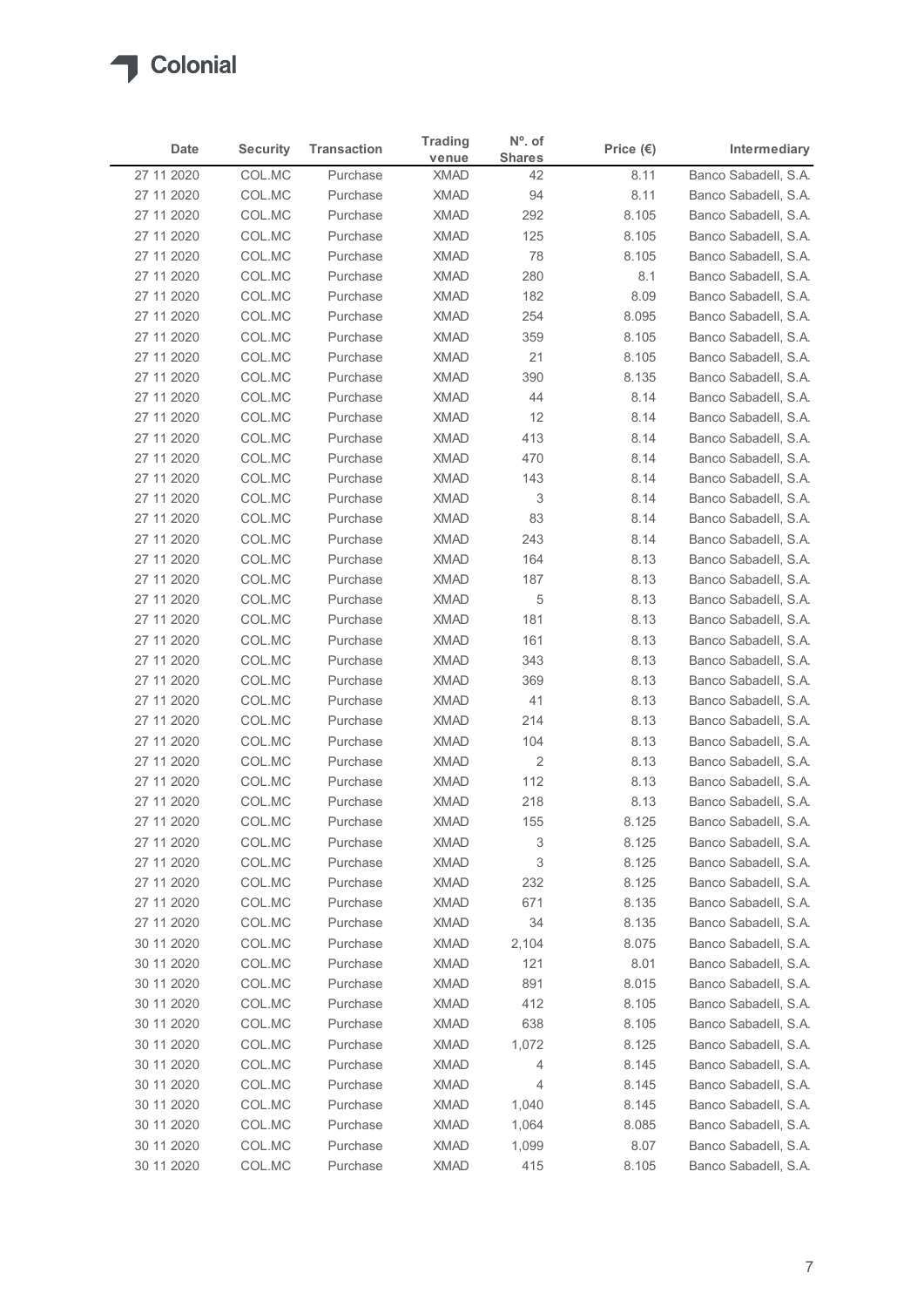

| Date                     | <b>Security</b>  | <b>Transaction</b>   | <b>Trading</b>             | N°. of               |                             | Intermediary                                 |
|--------------------------|------------------|----------------------|----------------------------|----------------------|-----------------------------|----------------------------------------------|
| 30 11 2020               | COL.MC           | Purchase             | venue<br><b>XMAD</b>       | <b>Shares</b><br>673 | Price $(\epsilon)$<br>8.105 | Banco Sabadell, S.A.                         |
| 30 11 2020               | COL.MC           | Purchase             | <b>XMAD</b>                | 1,008                | 8.09                        | Banco Sabadell, S.A.                         |
| 30 11 2020               | COL.MC           | Purchase             | <b>XMAD</b>                | 663                  | 8.085                       | Banco Sabadell, S.A.                         |
| 30 11 2020               | COL.MC           | Purchase             | <b>XMAD</b>                | 1,059                | 8.11                        | Banco Sabadell, S.A.                         |
| 30 11 2020               | COL.MC           | Purchase             | <b>XMAD</b>                | 1,077                | 8.13                        | Banco Sabadell, S.A.                         |
| 30 11 2020<br>30 11 2020 | COL.MC<br>COL.MC | Purchase<br>Purchase | <b>XMAD</b><br><b>XMAD</b> | 1,049                | 8.145<br>8.135              | Banco Sabadell, S.A.<br>Banco Sabadell, S.A. |
| 30 11 2020               | COL.MC           | Purchase             | <b>XMAD</b>                | 1,011<br>1,056       | 8.13                        | Banco Sabadell, S.A.                         |
| 30 11 2020               | COL.MC           | Purchase             | <b>XMAD</b>                | 1,096                | 8.14                        | Banco Sabadell, S.A.                         |
| 30 11 2020               | COL.MC           | Purchase             | <b>XMAD</b>                | 1,030                | 8.13                        | Banco Sabadell, S.A.                         |
| 30 11 2020               | COL.MC           | Purchase             | <b>XMAD</b>                | 1,010                | 8.14                        | Banco Sabadell, S.A.                         |
| 30 11 2020               | COL.MC           | Purchase             | <b>XMAD</b>                | 1,092                | 8.115                       | Banco Sabadell, S.A.                         |
| 30 11 2020<br>30 11 2020 | COL.MC<br>COL.MC | Purchase<br>Purchase | <b>XMAD</b><br>XMAD        | 1,068<br>118         | 8.11<br>8.085               | Banco Sabadell, S.A.<br>Banco Sabadell, S.A. |
| 30 11 2020               | COL.MC           | Purchase             | XMAD                       | 1,669                | 8.085                       | Banco Sabadell, S.A.                         |
| 30 11 2020               | COL.MC           | Purchase             | <b>XMAD</b>                | 201                  | 8.07                        | Banco Sabadell, S.A.                         |
| 30 11 2020               | COL.MC           | Purchase             | <b>XMAD</b>                | 821                  | 8.07                        | Banco Sabadell, S.A.                         |
| 30 11 2020               | COL.MC           | Purchase             | <b>XMAD</b>                | 500                  | 8.065                       | Banco Sabadell, S.A.                         |
| 30 11 2020               | COL.MC           | Purchase             | <b>XMAD</b>                | 598                  | 8.065                       | Banco Sabadell, S.A.                         |
| 30 11 2020<br>30 11 2020 | COL.MC<br>COL.MC | Purchase<br>Purchase | <b>XMAD</b><br><b>XMAD</b> | 523<br>104           | 8.065<br>8.065              | Banco Sabadell, S.A.<br>Banco Sabadell, S.A. |
| 30 11 2020               | COL.MC           | Purchase             | XMAD                       | 259                  | 8.065                       | Banco Sabadell, S.A.                         |
| 30 11 2020               | COL.MC           | Purchase             | XMAD                       | 566                  | 8.065                       | Banco Sabadell, S.A.                         |
| 30 11 2020               | COL.MC           | Purchase             | <b>XMAD</b>                | 364                  | 8.06                        | Banco Sabadell, S.A.                         |
| 30 11 2020               | COL.MC           | Purchase             | <b>XMAD</b>                | 715                  | 8.07                        | Banco Sabadell, S.A.                         |
| 30 11 2020               | COL.MC           | Purchase             | <b>XMAD</b>                | 1,051                | 8.055                       | Banco Sabadell, S.A.                         |
| 30 11 2020<br>01 12 2020 | COL.MC<br>COL.MC | Purchase<br>Purchase | <b>XMAD</b><br><b>XMAD</b> | 755<br>47            | 8.03<br>8.09                | Banco Sabadell, S.A.<br>Banco Sabadell, S.A. |
| 01 12 2020               | COL.MC           | Purchase             | XMAD                       | 257                  | 8.09                        | Banco Sabadell, S.A.                         |
| 01 12 2020               | COL.MC           | Purchase             | <b>XMAD</b>                | 755                  | 8.09                        | Banco Sabadell, S.A.                         |
| 01 12 2020               | COL.MC           | Purchase             | <b>XMAD</b>                | 925                  | 8.055                       | Banco Sabadell, S.A.                         |
| 01 12 2020               | COL.MC           | Purchase             | <b>XMAD</b>                | 86                   | 8.085                       | Banco Sabadell, S.A.                         |
| 01 12 2020               | COL.MC           | Purchase             | <b>XMAD</b>                | 479                  | 8.175                       | Banco Sabadell, S.A.                         |
| 01 12 2020               | COL.MC           | Purchase             | <b>XMAD</b>                | 523                  | 8.175                       | Banco Sabadell, S.A.                         |
| 01 12 2020<br>01 12 2020 | COL.MC<br>COL.MC | Purchase<br>Purchase | XMAD<br><b>XMAD</b>        | 1,074<br>1,000       | 8.135<br>8.12               | Banco Sabadell, S.A.<br>Banco Sabadell, S.A. |
| 01 12 2020               | COL.MC           | Purchase             | <b>XMAD</b>                | 41                   | 8.135                       | Banco Sabadell, S.A.                         |
| 01 12 2020               | COL.MC           | Purchase             | <b>XMAD</b>                | 59                   | 8.14                        | Banco Sabadell, S.A.                         |
| 01 12 2020               | COL.MC           | Purchase             | XMAD                       | 1,015                | 8.115                       | Banco Sabadell, S.A.                         |
| 01 12 2020               | COL.MC           | Purchase             | <b>XMAD</b>                | 235                  | 8.115                       | Banco Sabadell, S.A.                         |
| 01 12 2020               | COL.MC           | Purchase             | <b>XMAD</b>                | 1,005                | 8.12                        | Banco Sabadell, S.A.                         |
| 01 12 2020               | COL.MC           | Purchase             | <b>XMAD</b>                | 800                  | 8.12                        | Banco Sabadell, S.A.                         |
| 01 12 2020<br>01 12 2020 | COL.MC           | Purchase             | <b>XMAD</b><br><b>XMAD</b> | 245                  | 8.12                        | Banco Sabadell, S.A.<br>Banco Sabadell, S.A. |
| 01 12 2020               | COL.MC<br>COL.MC | Purchase<br>Purchase | <b>XMAD</b>                | 1,024<br>1,250       | 8.05<br>8.035               | Banco Sabadell, S.A.                         |
| 01 12 2020               | COL.MC           | Purchase             | <b>XMAD</b>                | 1,043                | 8.04                        | Banco Sabadell, S.A.                         |
| 01 12 2020               | COL.MC           | Purchase             | <b>XMAD</b>                | 277                  | 8.045                       | Banco Sabadell, S.A.                         |
| 01 12 2020               | COL.MC           | Purchase             | <b>XMAD</b>                | 1,026                | 8.08                        | Banco Sabadell, S.A.                         |
| 01 12 2020               | COL.MC           | Purchase             | <b>XMAD</b>                | 1,086                | 8.055                       | Banco Sabadell, S.A.                         |
| 01 12 2020               | COL.MC           | Purchase             | <b>XMAD</b>                | 1,011                | 8.025                       | Banco Sabadell, S.A.                         |